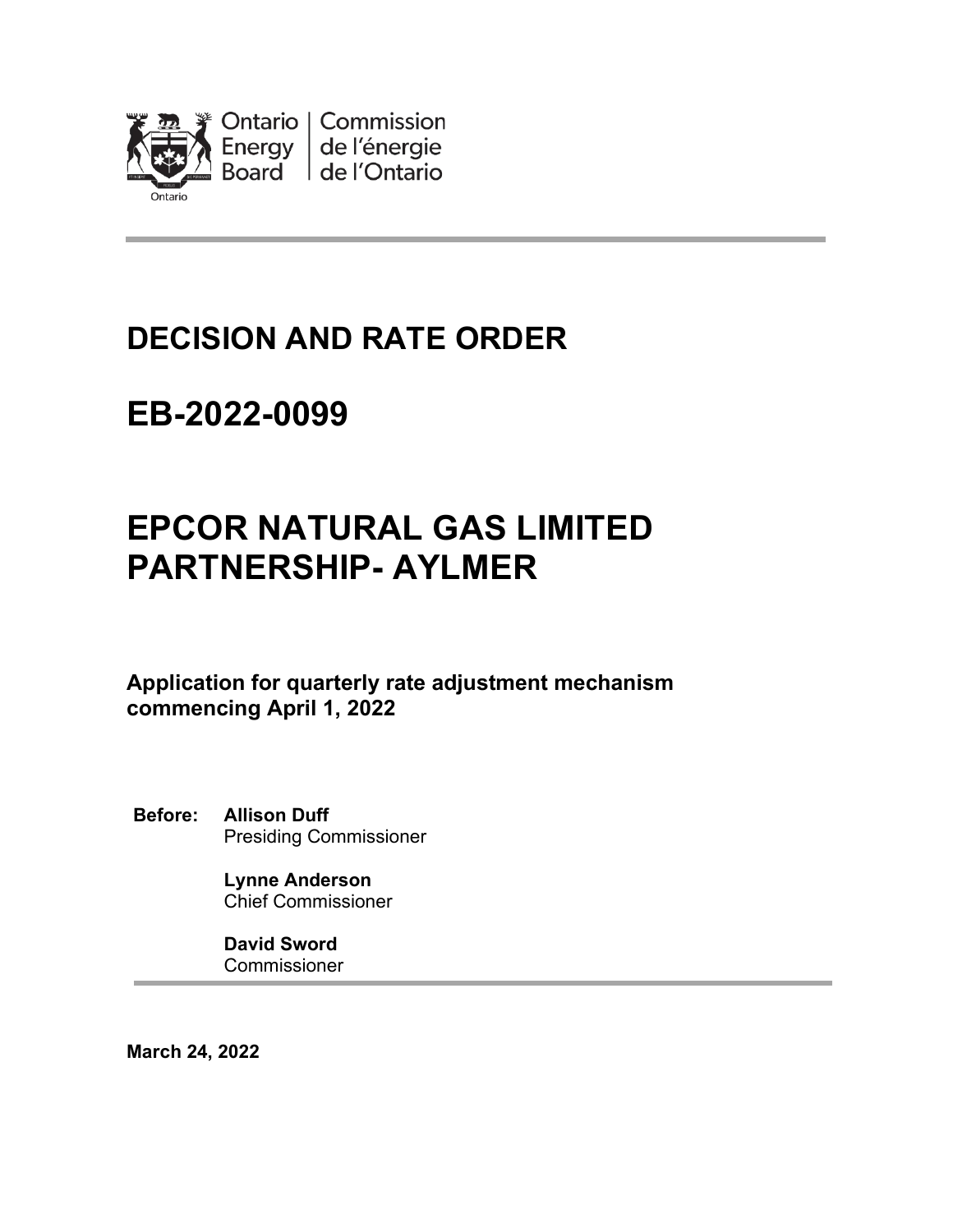# **INTRODUCTION AND PROCESS**

The Ontario Energy Board (OEB) is approving an application filed by EPCOR Natural Gas Limited Partnership (EPCOR) on March 14, 2022. EPCOR applied for an order or orders approving or fixing just and reasonable rates and other charges for the sale and distribution of natural gas commencing April 1, 2022 for its Aylmer service territory (the Application).

The Application was made pursuant to section 36(1) of the *Ontario Energy Board Act, 1998* and in accordance with the Quarterly Rate Adjustment Mechanism (QRAM) established by the OEB for dealing with changes in natural gas costs.<sup>[1](#page-1-0)</sup>

EPCOR provided written evidence in support of the proposed changes. EPCOR provided the Application to all parties of record in EPCOR Aylmer's last rates proceeding.[2](#page-1-1) 

Parties wishing to file comments on the Application were required to file them with the OEB by March 18, 2022. No comments were received.

The Application for the Aylmer service territory reflects an increase in the forecast cost of natural gas prices over the next 12 months. The Application also reflects a true-up between actual and forecast natural gas prices for prior periods. The Application also includes changes to the federal carbon charges and temporary rate adjustments previously approved by the OEB.

<span id="page-1-0"></span><sup>1</sup> EB-2008-0106

<span id="page-1-1"></span><sup>2</sup> EB-2018-0336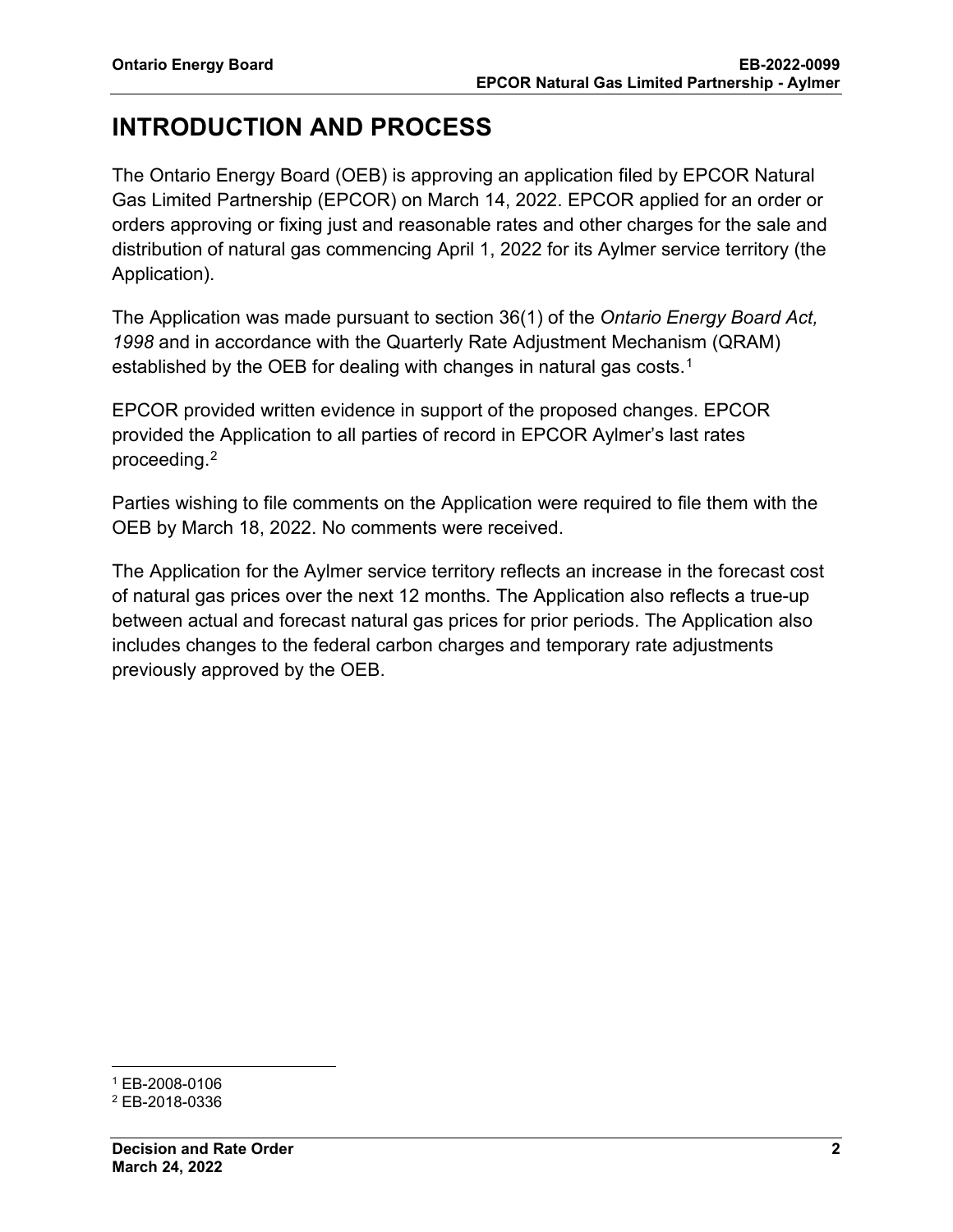# **FINDINGS**

The OEB approves the Application as filed.

EPCOR's Aylmer service territory rates will be adjusted effective April 1, 2022 to reflect an increase in forecast natural gas prices and prospective recovery of the projected 12 month balances of the gas supply deferral accounts for the period ending March 2023. The reference price will also be adjusted to reflect the increase in forecast natural gas prices.

The OEB finds that this QRAM application strikes a balance between ensuring that consumers receive appropriate market price signals, and protecting the interest of consumers that purchase their gas from EPCOR by reducing, to some extent, the volatility in the market price of natural gas. Specifically, the approved natural gas commodity rates to be charged by EPCOR incorporate:

- A market price forecast for the commodity over the next 12 months
- A true-up between actual and forecast commodity prices for prior periods as actual costs are passed on to customers without a mark-up.
- Smoothing over a 12-month period.

The impact of this Application for a typical residential customer who uses 1,780 cubic metres of natural gas per year and who purchases its gas supply from EPCOR is an increase of approximately \$33 per year, or an increase of about 11.1% on the commodity portion of the bill.

EPCOR purchases natural gas, on behalf of its sales service customers in the Aylmer service territory, from Enbridge Gas Inc. (Enbridge Gas) and from a local producer<sup>[3](#page-2-0)</sup>. As a result of Enbridge Gas's rate mitigation plan included in its April 2022 QRAM[4](#page-2-1) application, the natural gas supply costs to EPCOR have already been mitigated to some extent.

When taking into account the changes in the federal carbon charges and temporary rate adjustments (a decrease of about \$8 on an annual basis) the total annual bill impacts (which includes commodity charges, delivery charges, and all other charges) for a typical residential customer who uses 1,780 cubic metres of natural gas per year and who purchases its gas supply from ENGLP is an increase of approximately \$25 per year

<span id="page-2-0"></span><sup>&</sup>lt;sup>3</sup> EPCOR purchase gas from the local producer at a discount to Enbridge Gas's gas supply commodity charge

<span id="page-2-1"></span><sup>4</sup> EB-2022-0089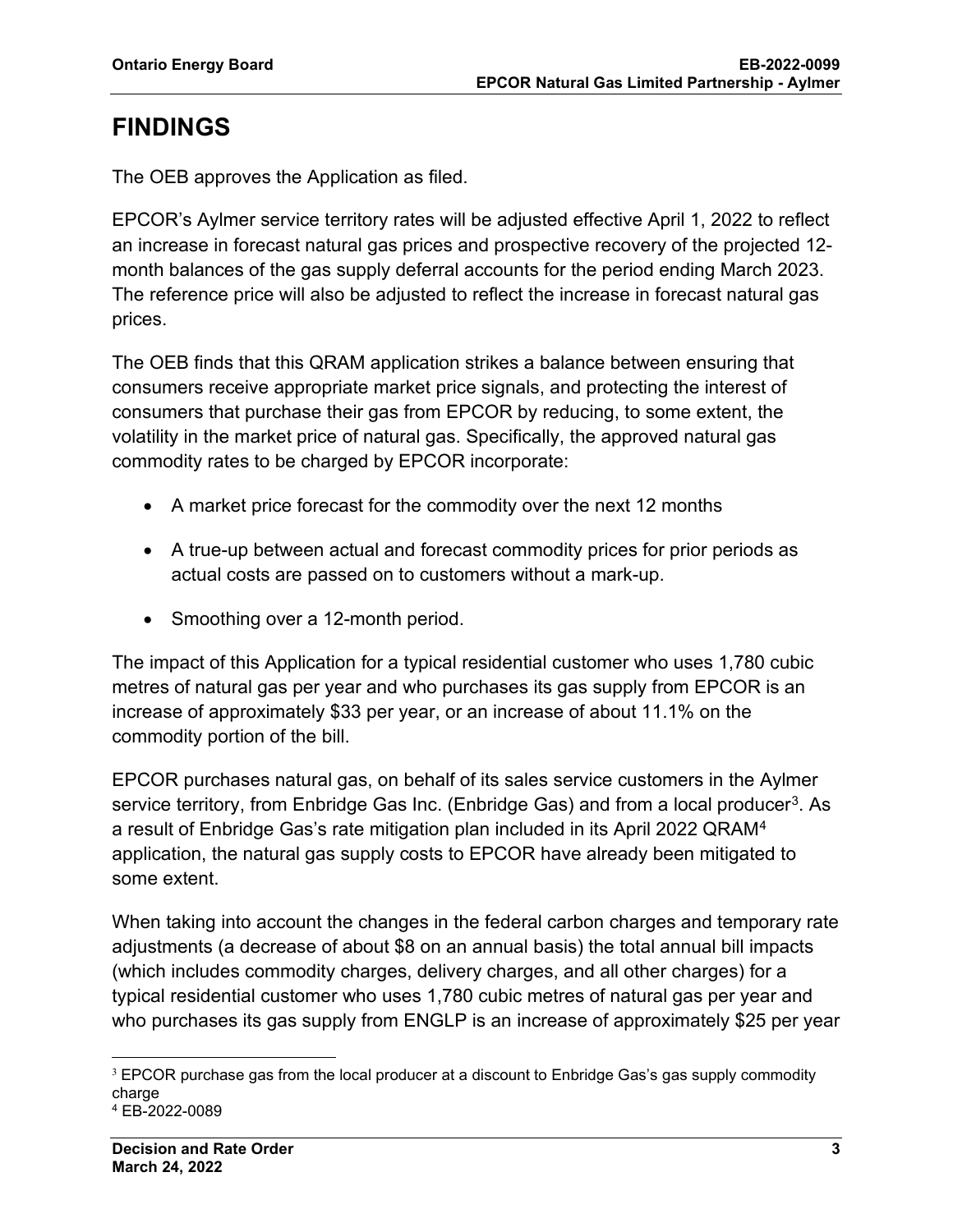or about 2.5%. The OEB agrees with EPCOR that as a result, no additional rate mitigation measures are required.

EPCOR included its customer communication plan with the Application. The OEB has no concerns with the communication plan. Provided customers are made aware of the rate increase, the OEB concludes that it is unnecessary for it to approve the detailed wording of that communications messaging.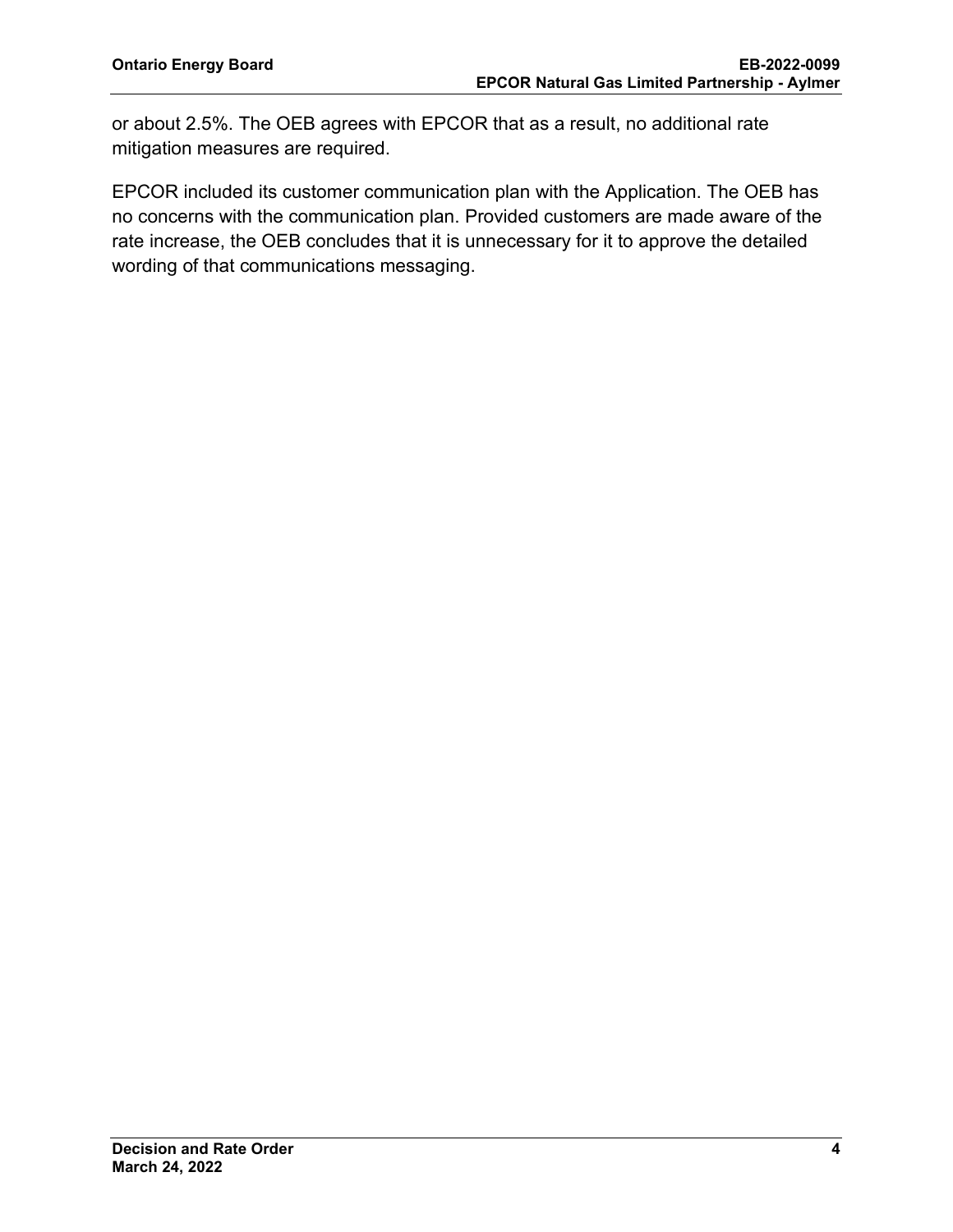# **THE ONTARIO ENERGY BOARD ORDERS THAT:**

- 1. The rates approved for EPCOR Aylmer as part of the decision and rate order EB-2021-0310, dated December 16, 2021, shall be superseded by the rates as provided in Appendix A to this Decision and Rate Order.
- 2. The rates approved shall be effective April 1, 2022 and shall be implemented in EPCOR's first billing cycle commencing in April 2022.
- 3. The reference price for use in determining the amounts to be recorded in the Purchase Gas Commodity Variance Account (Account No.179-27) shall increase by \$0.021286 per m<sup>3</sup> from the previous OEB approved level of \$0.177732 per m<sup>3</sup> to \$0.199018 per m<sup>3</sup> as shown in Appendix A, Schedule A to this Decision and Rate Order.
- 4. The balance in the Gas Purchase Rebalancing Account shall be prospectively cleared. The resulting gas supply charge will increase from the previous OEB approved level of \$0.169339 per m<sup>3</sup> to \$0.188062 per m<sup>3</sup> as indicated in Appendix A, Schedule A to this Decision and Rate Order.
- 5. EPCOR must ensure its customers are made aware of the rate increase.
- 6. EPCOR shall pay the OEB's costs incidental to this proceeding upon receipt of the OEB's invoice.

**ISSUED** at Toronto, March 24, 2022

# **ONTARIO ENERGY BOARD**

**Nancy** Marconi Digitally signed by Nancy Marconi Date: 2022.03.24 16:02:47 -04'00'

Nancy Marconi Registrar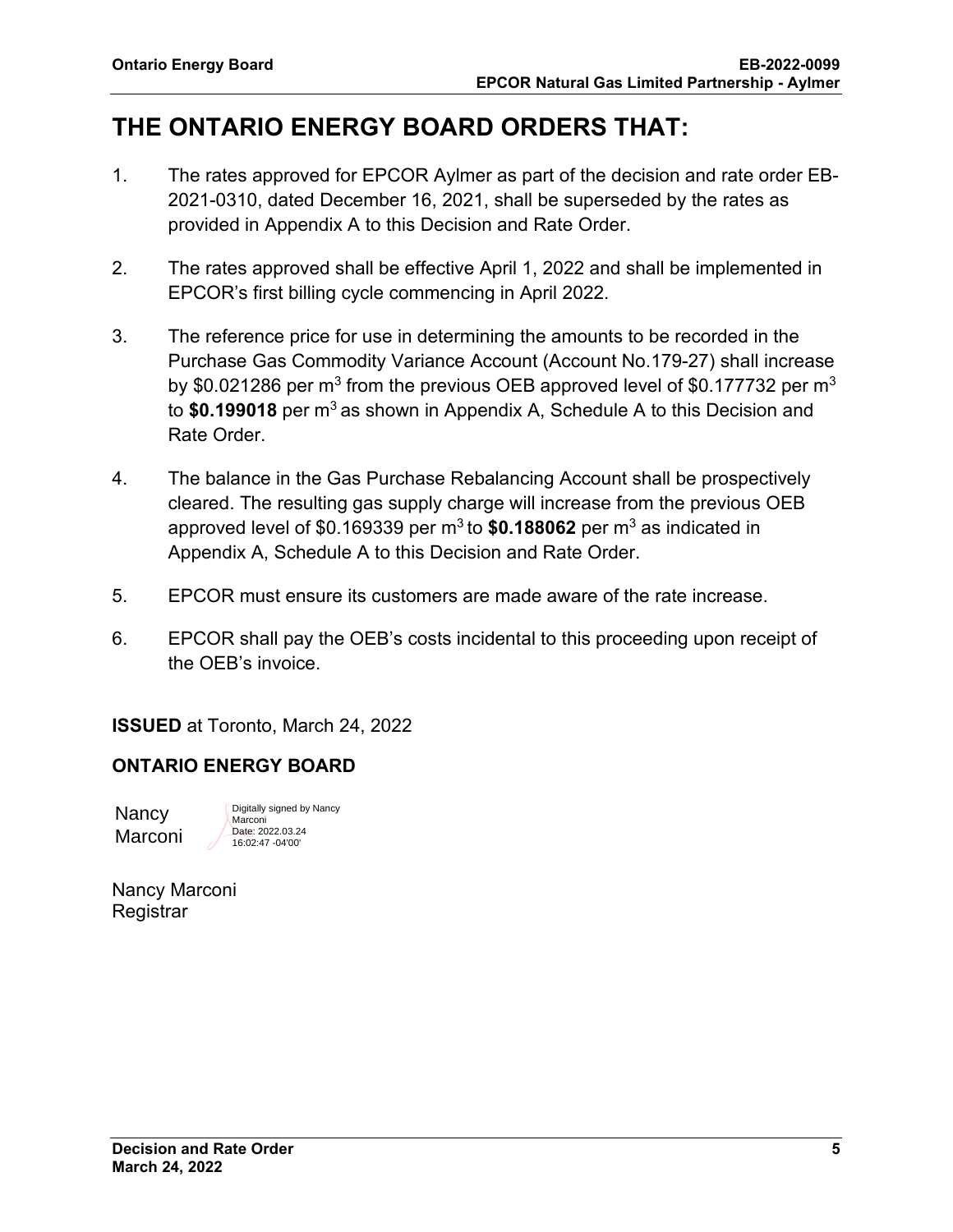**APPENDIX A TO DECISION AND RATE ORDER OEB FILE NO. EB-2022-0099 DATED: March 24, 2022**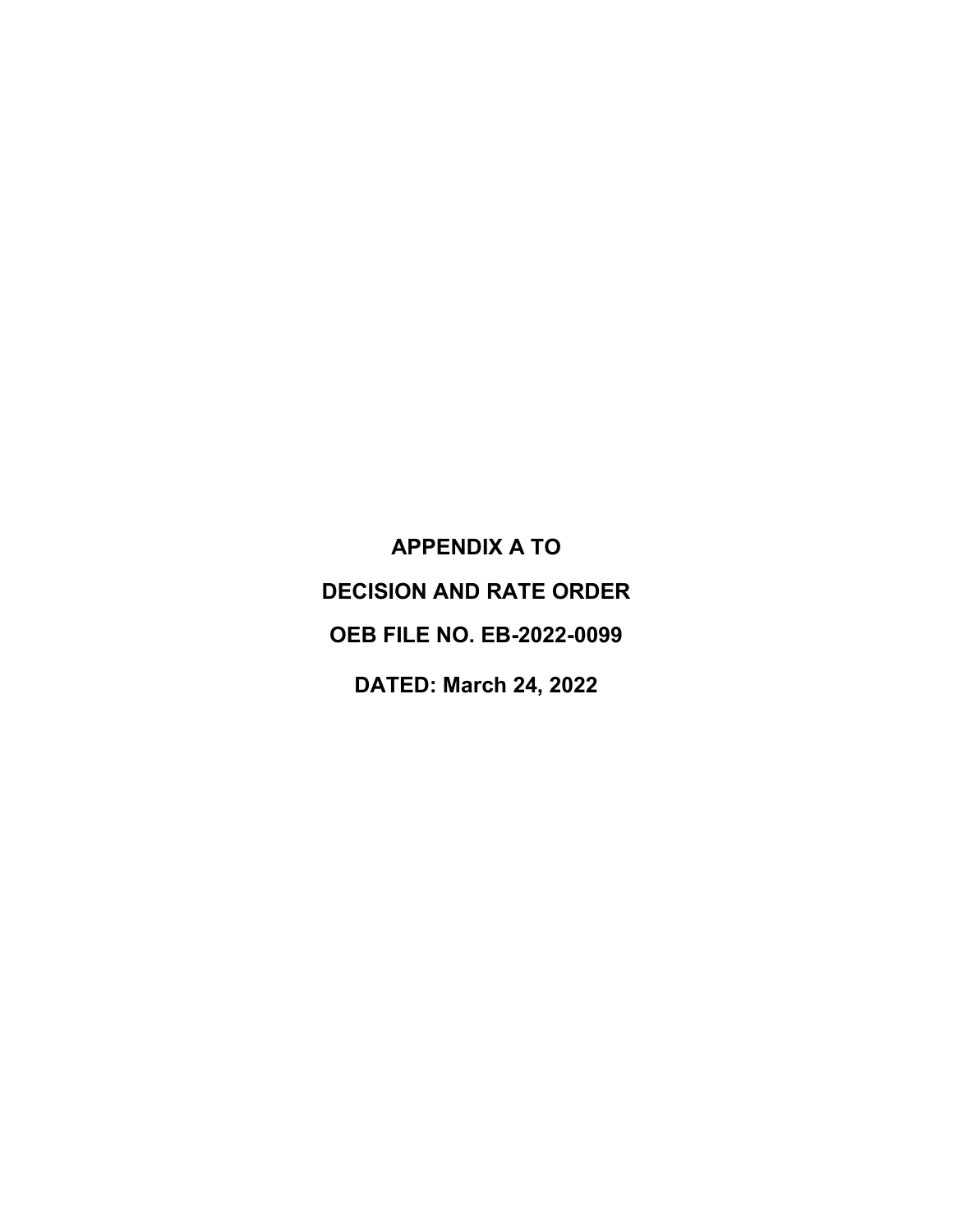#### **RATE 1 - General Service Rate**

#### **Rate Availability**

The entire service area of the Company.

#### **Eligibility**

A customer that requires delivery of natural gas to any residential building served through one meter and containing no more than three dwelling units.

#### **Rate**

| a)            | Monthly Fixed Charge <sup>(1)</sup>                                                                     | \$19.50                                                    |
|---------------|---------------------------------------------------------------------------------------------------------|------------------------------------------------------------|
|               | Rate Rider for REDA recovery (2022)<br>- effective for 12 months ending December 31, 2022               | \$0.33                                                     |
|               | Rate Rider for LDMDA recovery (2022)<br>- effective for 12 months ending December 31, 2022              | \$1.35                                                     |
| b)            | Delivery Charge<br>First 1,000 $m^3$ per month<br>All over $1,000 \text{ m}^3$ per month                | 13.7196 cents per $m3$<br>11.0264 cents per $m3$           |
|               | Rate Rider for PGTVA recovery (2022)<br>- effective for 12 months ending December 31, 2022              | $0.3195$ cents per m <sup>3</sup>                          |
|               | Rate Rider for SICDA recovery (2022)<br>- effective for 12 months ending December 31, 2022              | $0.2683$ cents per m <sup>3</sup>                          |
| $\mathbf{c})$ | Carbon Charges <sup>(2)</sup><br>Federal Carbon Charge (if applicable)<br><b>Facility Carbon Charge</b> | 9.7900 cents per $m3$<br>$0.0034$ cents per m <sup>3</sup> |
|               | Rate Rider for FCCVA recovery (if applicable)<br>- effective for 12 months ending March 31, 2023        | \$0.03 per month                                           |
|               | Rate Rider for GGEADA recovery<br>- effective for 12 months ending March 31, 2023                       | \$0.03 per month                                           |
| d)            | Gas Supply Charge and System Gas Refund Rate Rider (if applicable)                                      | Schedule A                                                 |

 $(1)$  Aggregated within Monthly Fixed Charge is the amount of one dollar per month in accordance with Bill 32 and Ontario Regulation 24/19.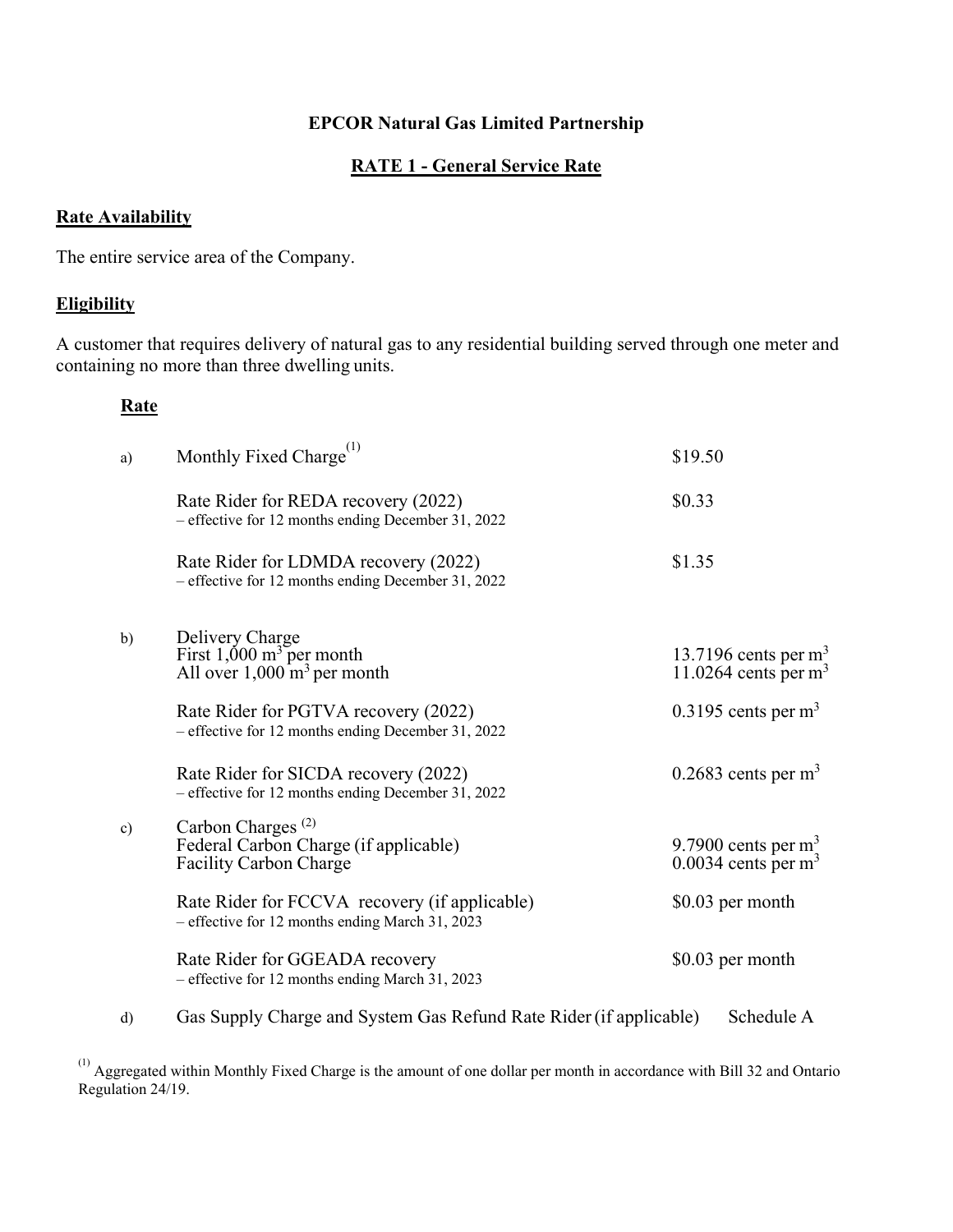$<sup>(2)</sup>$  The Federal Carbon Charge is only "applicable" to 20% of the natural gas volumes used by eligible greenhouses, reducing</sup> their effective Federal Carbon Charge rate.

#### **Meter Readings**

Gas consumption by each customer under this rate schedule shall be determined by monthly meter reading, provided that in circumstances beyond the control of the company such as strikes or non-access to a meter, the company may estimate the consumption each month as of the scheduled date of the regular monthly meter reading and render a monthly bill to the customer thereof.

#### **Delayed Payment Penalty**

When payment is not made in full by the due date noted on the bill, which date shall not be less than 16 calendar days after the date of mailing, hand delivery or electronic transmission of the bill, the balance owing will be increased by 1.5%. Any balance remaining unpaid in subsequent months will be increased by a further 1.5% per month. The minimum delayed payment penalty shall be one dollar (\$1.00).

#### **Bundled Direct Purchase Delivery**

Where a customer elects under this rate schedule to directly purchase its gas from a supplier other than EPCOR, the customer or their agent must enter into a Bundled T-Service Receipt Contract with EPCOR for delivery of gas to EPCOR. Bundled T-Service Receipt Contract rates are described in rate schedule BT1. The gas supply charge will not be applicable to customers who elect said Bundled T transportation service.

Unless otherwise authorized by EPCOR, customers who are delivering gas to EPCOR under direct purchase arrangements must obligate to deliver said gas at a point acceptable to EPCOR, and must acquire and maintain firm transportation on all pipeline systems upstream of Ontario.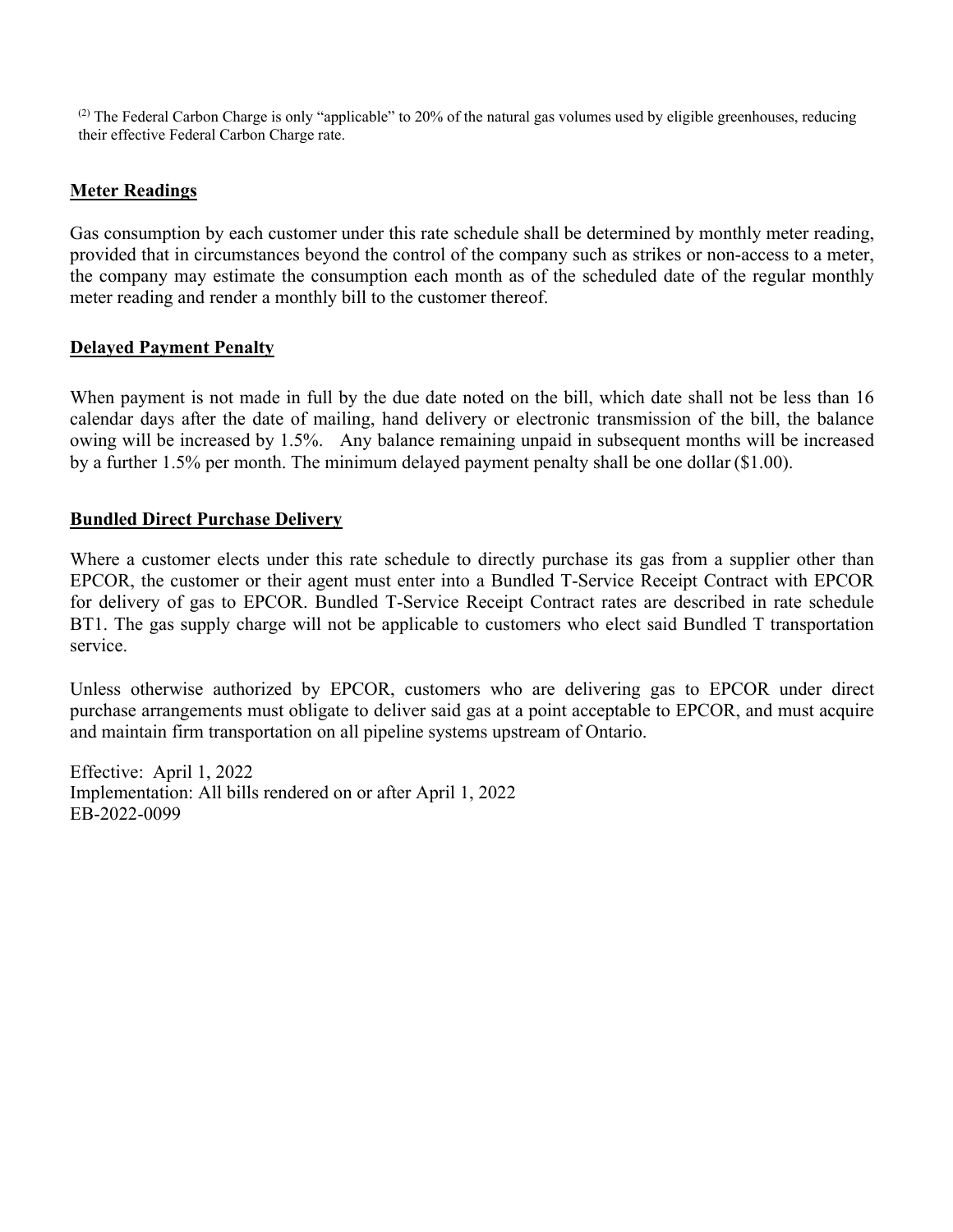#### **RATE 2 - Seasonal Service**

### **Rate Availability**

The entire service area of the company.

#### **Eligibility**

All customers.

#### **Rate**

| For all gas consumed from: |                                                                                                                                          | April 1 - Oct 31                                                            | Nov 1 - Mar 31                                                                |
|----------------------------|------------------------------------------------------------------------------------------------------------------------------------------|-----------------------------------------------------------------------------|-------------------------------------------------------------------------------|
| a)                         | Monthly Fixed Charge <sup>(1)</sup>                                                                                                      | \$21.00                                                                     | \$21.00                                                                       |
|                            | Rate Rider for REDA recovery (2022)<br>- effective for 12 months ending December 31, 2022                                                | \$0.33                                                                      | \$0.33                                                                        |
| b)                         | Delivery Charge<br>First $1,000 \text{ m}^3$ per month<br>Next $24,000 \text{ m}^3$ per month<br>All over $25,000 \text{ m}^3$ per month | 17.6387 cents per $m3$<br>9.1630 cents per $m_2^3$<br>7.1434 cents per $m3$ | 22.2332 cents per $m3$<br>15.1670 cents per $m_2^3$<br>16.0935 cents per $m3$ |
|                            | Rate Rider for PGTVA recovery (2022)<br>- effective for 12 months ending December 31, 2022                                               | $0.3195$ cents per m <sup>3</sup>                                           | $0.3195$ cents per m <sup>3</sup>                                             |
|                            | Rate Rider for SICDA recovery (2022)<br>- effective for 12 months ending December 31, 2022                                               | $0.2343$ cents per m <sup>3</sup>                                           | $0.2343$ cents per m <sup>3</sup>                                             |
| $\circ$ )                  | Carbon Charges <sup>(2)</sup><br>Federal Carbon Charge (if applicable)<br><b>Facility Carbon Charge</b>                                  | 9.7900 cents per $m3$<br>$0.0034$ cents per m <sup>3</sup>                  | 9.7900 cents per $m3$<br>$0.0034$ cents per m <sup>3</sup>                    |
|                            | Rate Rider for FCCVA recovery<br>- effective for 12 months ending March 31, 2023                                                         | \$0.03 per month                                                            | \$0.03 per month                                                              |
|                            | Rate Rider for GGEADA recovery<br>- effective for 12 months ending March 31, 2023                                                        | \$0.03 per month                                                            | \$0.03 per month                                                              |

# d) Gas Supply Charge and System Gas Refund Rate Rider (if applicable) Schedule A

 $(1)$  Aggregated within Monthly Fixed Charge is the amount of one dollar per month in accordance with Bill 32 and Ontario Regulation 24/19.

(2) The Federal Carbon Charge is only "applicable" to 20% of the natural gas volumes used by eligible greenhouses, reducing their effective Federal Carbon Charge rate.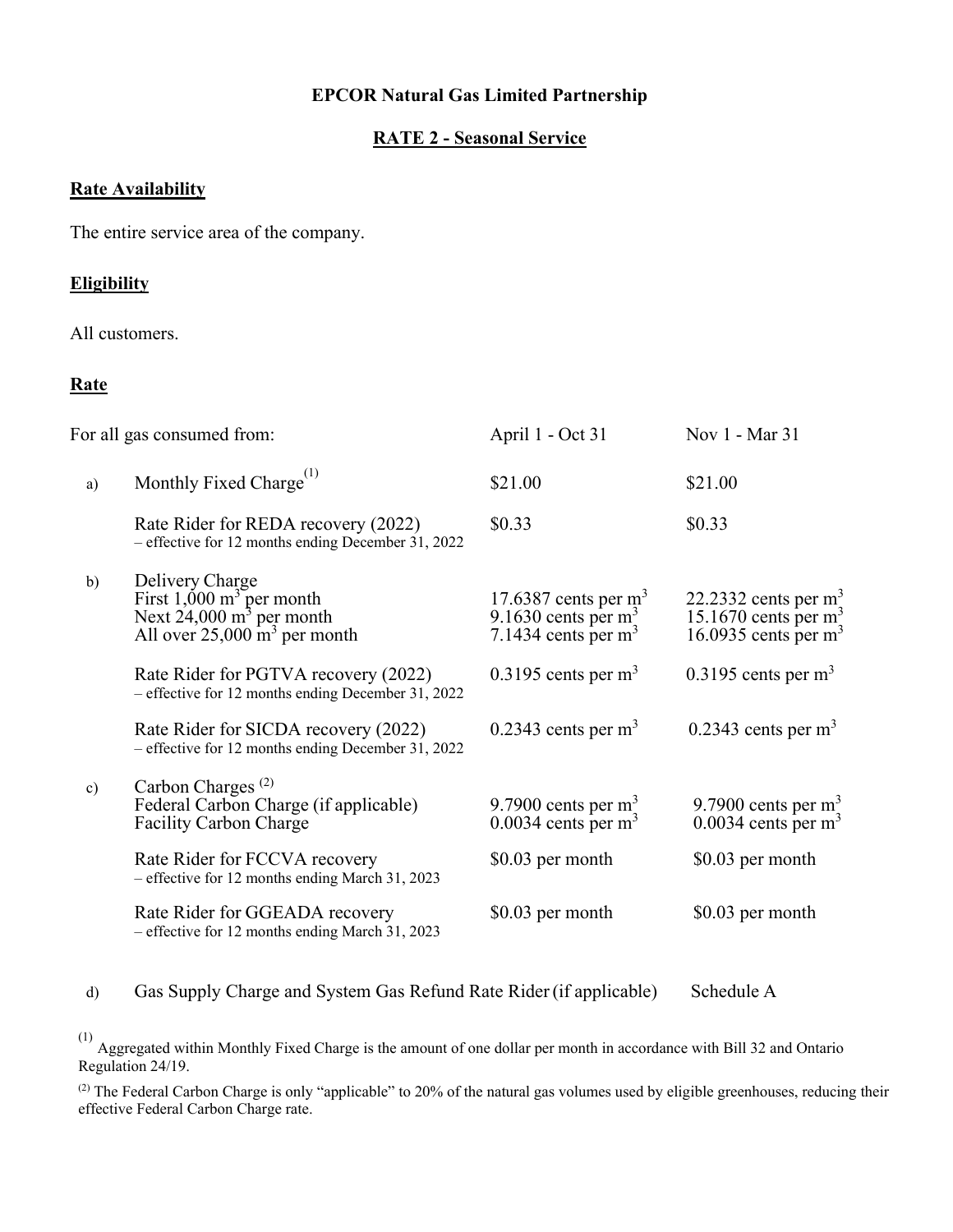### **Meter Readings**

Gas consumption by each customer under this rate schedule shall be determined by monthly meter reading, provided that in circumstances beyond the control of the company such as strikes or non-access to a meter, the company may estimate the consumption each month as of the scheduled date of the regular monthly meter reading and render a monthly bill to the customer thereof.

# **Delayed Payment Penalty**

When payment is not made in full by the due date noted on the bill, which date shall not be less than 16 calendar days after the date of mailing, hand delivery or electronic transmission of the bill, the balance owing will be increased by 1.5%. Any balance remaining unpaid in subsequent months will be increased by a further 1.5% per month. The minimum delayed payment penalty shall be one dollar (\$1.00).

### **Bundled Direct Purchase Delivery**

Where a customer elects under this rate schedule to directly purchase its gas from a supplier other than EPCOR, the customer or their agent must enter into a Bundled T-Service Receipt Contract with EPCOR for delivery of gas to EPCOR. Bundled T-Service Receipt Contract rates are described in rate schedule BT1. The gas supply charge will not be applicable to customers who elect said Bundled T transportation service.

Unless otherwise authorized by EPCOR, customers who are delivering gas to EPCOR under direct purchase arrangements must obligate to deliver said gas at a point acceptable to EPCOR, and must acquire and maintain firm transportation on all pipeline systems upstream of Ontario.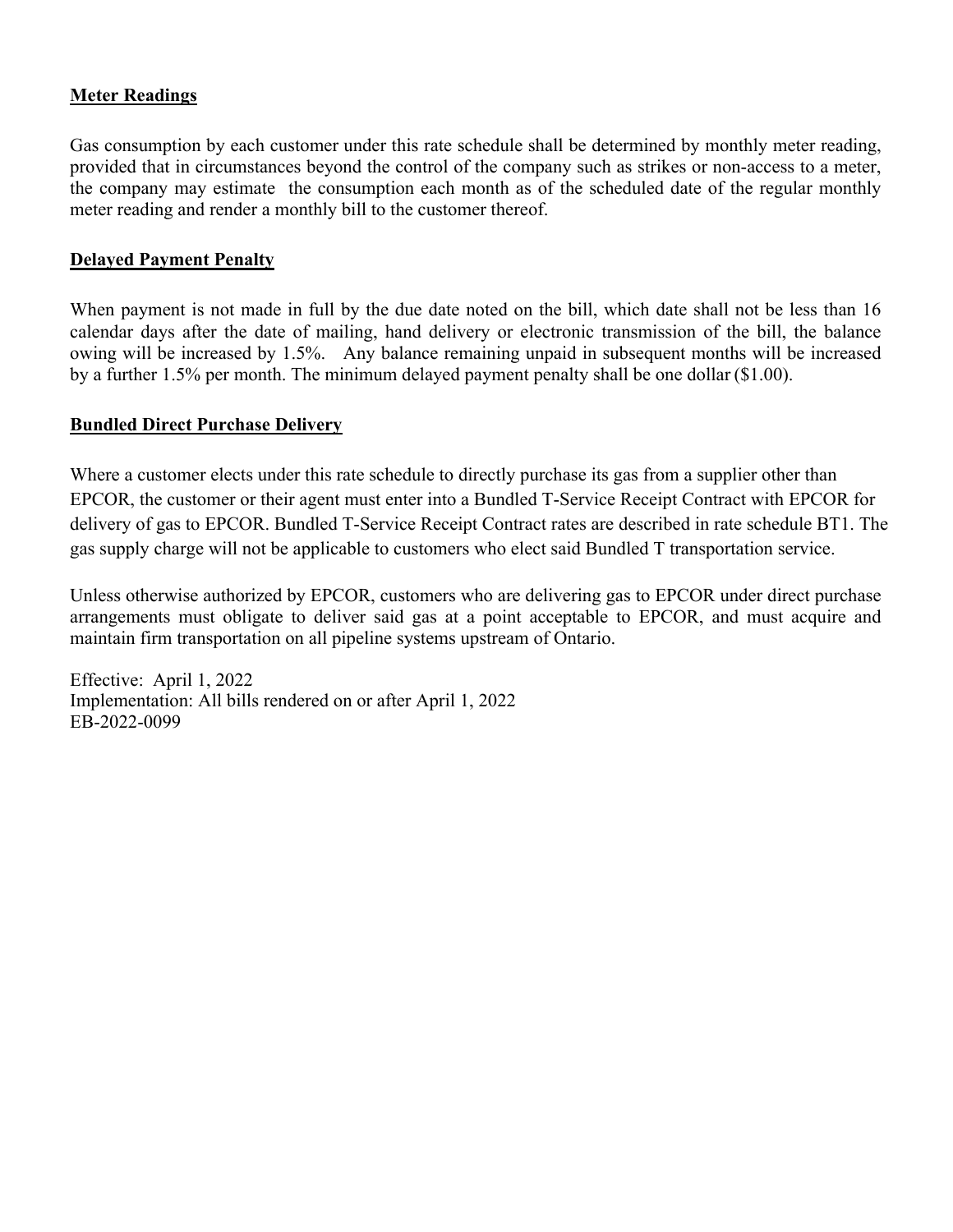# **RATE 3 - Special Large Volume Contract Rate**

#### **Rate Availability**

The entire service area of the company.

#### **Eligibility**

A customer who enters into a contract with the company for the purchase or transportation of gas:

- a) for a minimum term of one year;
- b) that specifies a combined daily contracted demand for firm and interruptible service of at least  $700 \text{ m}^3$ ; and
- c) a qualifying annual volume of at least  $113,000 \,\mathrm{m}^3$ .

#### **Rate**

- 1. Bills will be rendered monthly and shall be the total of:
	- a) A Monthly Customer Charge<sup>(1)</sup>:

A Monthly Customer Charge of \$201.00 for firm or interruptible customers; or A Monthly Customer Charge of \$223.00 for combined (firm and interruptible) customers.

Rate Rider for REDA recovery (2022) \$0.33 – effective for 12 months ending December 31, 2022

b) A Monthly Demand Charge:

A Monthly Demand Charge of 30.6443 cents per  $m<sup>3</sup>$  for each  $m<sup>3</sup>$  of daily contracted firm demand.

- c) A Monthly Delivery Charge:
	- (i) A Monthly Firm Delivery Charge for all firm volumes of 4.0445 cents per  $m<sup>3</sup>$ ,
	- (ii) A Monthly Interruptible Delivery Charge for all interruptible volumes to be negotiated between the company and the customer not to exceed 11.0113 cents per  $m<sup>3</sup>$  and not to be less than 7.9775 per  $m<sup>3</sup>$ .

|    | Rate Rider for PGTVA recovery (2022)<br>- effective for 12 months ending December 31, 2022                    | $0.3195$ cents per m <sup>3</sup>           |
|----|---------------------------------------------------------------------------------------------------------------|---------------------------------------------|
|    | Rate Rider for SICDA recovery (2022)<br>- effective for 12 months ending December 31, 2022                    | $0.0179$ cents per m <sup>3</sup>           |
| d) | Carbon Charges <sup><math>(2)</math></sup><br>Federal Carbon Charge (if applicable)<br>Facility Carbon Charge | 9.7900 cents per $m3$ 0.0034 cents per $m3$ |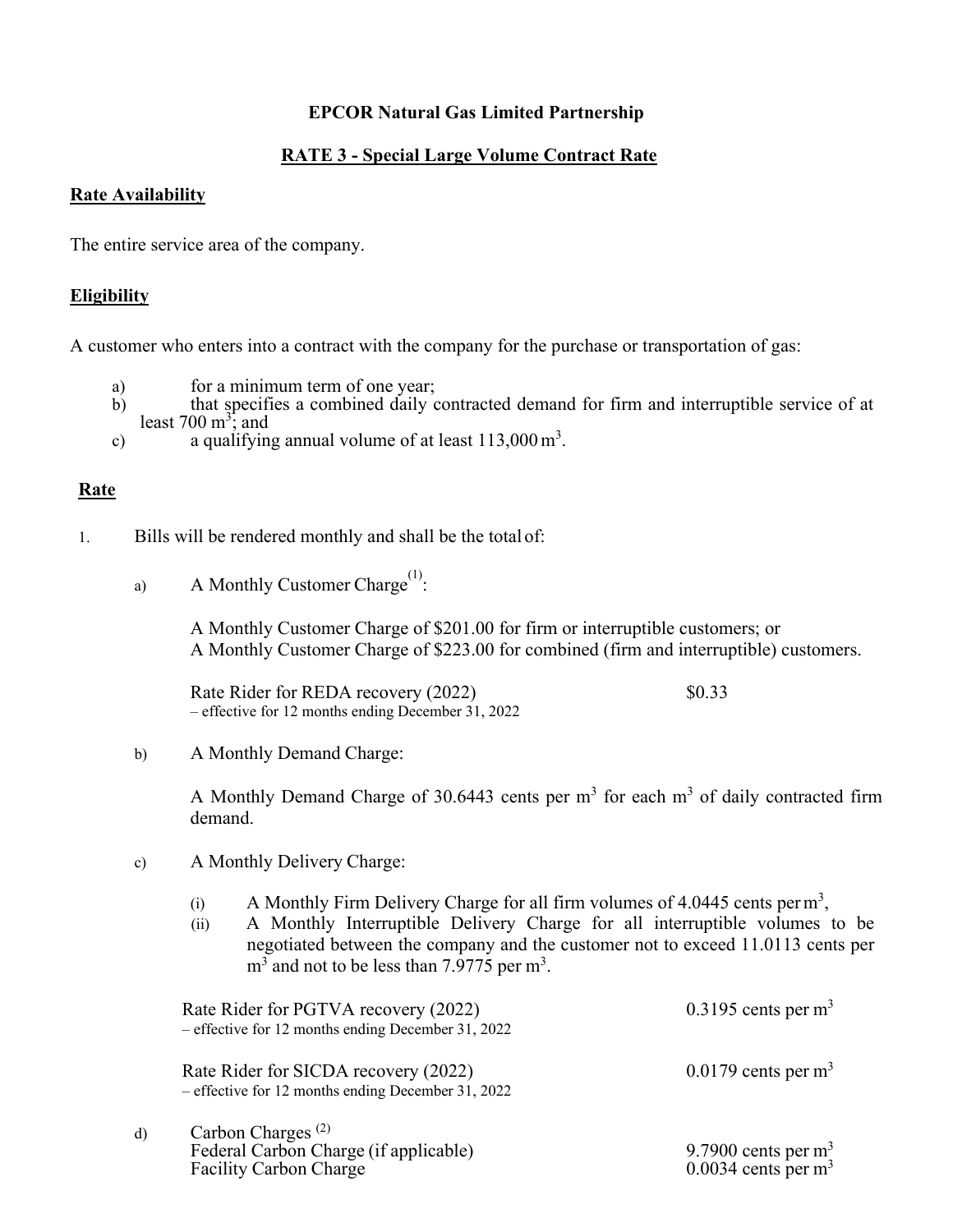| Rate Rider for FCCVA recovery (if applicable)<br>- effective for 12 months ending March 31, 2023 | $$0.03$ per month |
|--------------------------------------------------------------------------------------------------|-------------------|
| Rate Rider for GGEADA recovery<br>- effective for 12 months ending March 31, 2023                | $$0.03$ per month |

#### e) Gas Supply Charge and System Gas Refund Rate Rider (if applicable) Schedule A

#### f) Overrun Gas Charges:

Overrun gas is available without penalty provided that it is authorized by the company in advance. The company will not unreasonably withhold authorization.

If, on any day, the customer should take, without the company's approval in advance, a volume of gas in excess of the maximum quantity of gas which the company is obligated to deliver to the customer on such day, or if, on any day, the customer fails to comply with any curtailment notice reducing the customer's take of gas, then,

- (i) the volume of gas taken in excess of the company's maximum delivery obligation for such day, or
- (ii) the volume of gas taken in the period on such day covered by such curtailment notice (as determined by the company in accordance with its usual practice) in excess of the volume of gas authorized to be taken in such period by such curtailment notice,

as the case may be, shall constitute unauthorized overrun volume.

Any unauthorized firm overrun gas taken in any month shall be paid for at the Rate 3 Firm Delivery Charge in effect at the time the overrun occurs. In addition, the Contract Demand level shall be adjusted to the actual maximum daily volume taken and the Demand Charges stated above shall apply for the whole contract year, including retroactively, if necessary, thereby requiring recomputation of bills rendered previously in the contract year.

Any unauthorized interruptible overrun gas taken in any month shall be paid for at the Rate 1 Delivery Charge in effect at the time the overrun occurs plus any Gas Supply Charge applicable.

For any unauthorized overrun gas taken, the customer shall, in addition, indemnify the company in respect of any penalties or additional costs imposed on the company by the company's suppliers, any additional gas cost incurred or any sales margins lost as a consequence of the customer taking the unauthorized overrun volume.

(1)

Aggregated within Monthly Fixed Charge is the amount of one dollar per month in accordance with Bill 32 and Ontario Regulation 24/19.

 $^{(2)}$  The Federal Carbon Charge is only "applicable" to 20% of the natural gas volumes used by eligible greenhouses, reducing their effective Federal Carbon Charge rate.

2. In negotiating the Monthly Interruptible Commodity Charge referred to in  $1(c)(ii)$  above, the matters to be considered include: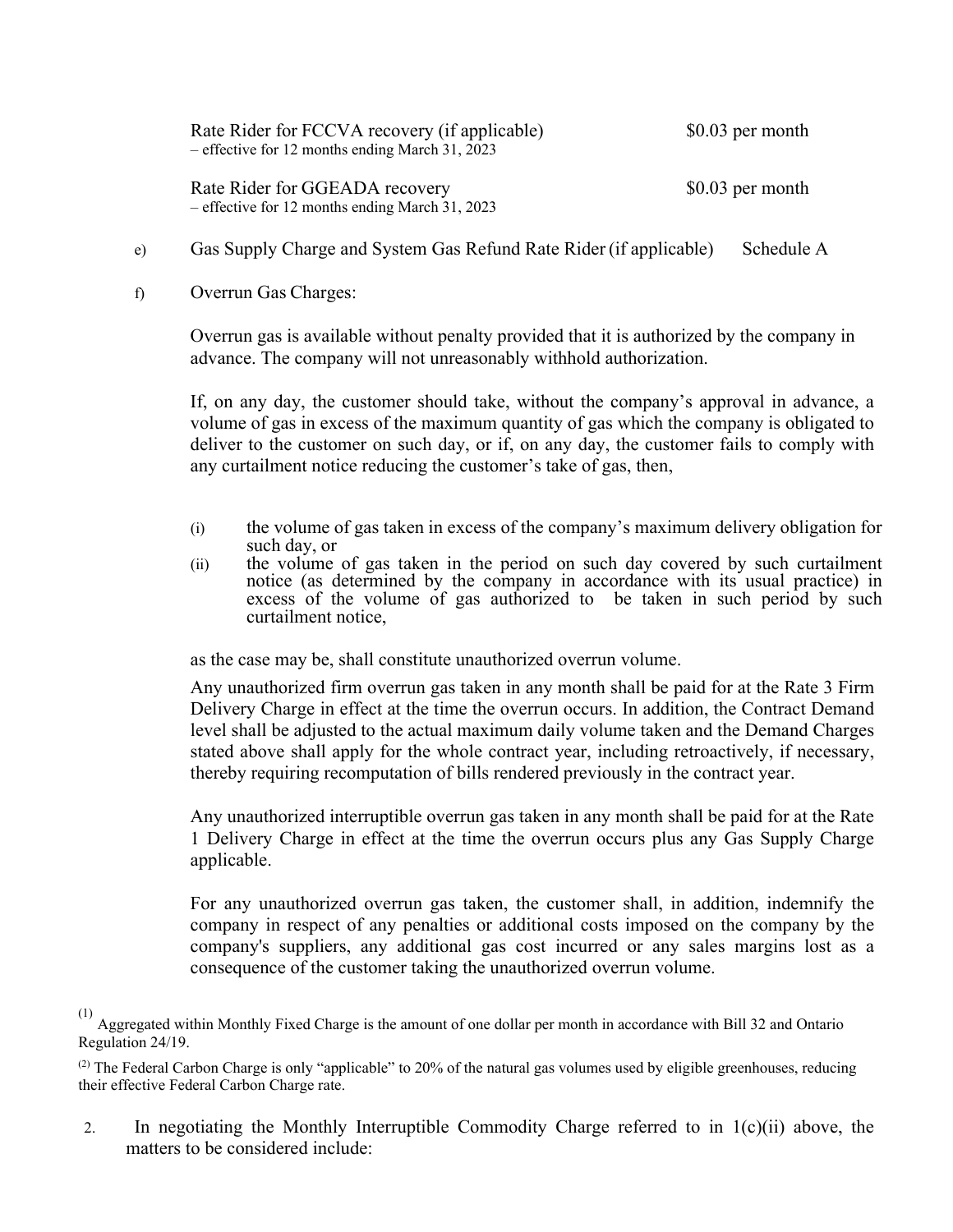- a) The volume of gas for which the customer is willing to contract;
- b) The load factor of the customer's anticipated gas consumption, the pattern of annual use, and the minimum annual quantity of gas which the customer is willing to contract to take or in any event pay for;
	- (i) Interruptible or curtailment provisions; and
	- (ii) Competition.
- 3. In each contract year, the customer shall take delivery from the company, or in any event pay for it if available and not accepted by the customer, a minimum volume of gas as specified in the contract between the parties. Overrun volumes will not contribute to the minimum volume. The rate applicable to the shortfall from this minimum shall be 3.1530 cents per  $m<sup>3</sup>$  for firm gas and 5.4412 cents per  $m<sup>3</sup>$  for interruptible gas.
- 4. The contract may provide that the Monthly Demand Charge specified in Rate Section 1 above shall not apply on all or part of the daily contracted firm demand used by the customer during the testing, commissioning, phasing in, decommissioning and phasing out of gas-using equipment for a period not to exceed one year (the transition period). In such event, the contract will provide for a Monthly Firm Delivery Commodity Charge to be applied on such volume during the transition of 5.7163 cents per  $m<sup>3</sup>$  and a gas supply commodity charge as set out in Schedule A, if applicable. Gas purchased under this clause will not contribute to the minimum volume.

#### **Bundled Direct Purchase Delivery**

Where a customer elects under this rate schedule to directly purchase its gas from a supplier other than EPCOR, the customer or their agent must enter into a Bundled T-Service Receipt Contract with EPCOR for delivery of gas to EPCOR. Bundled T-Service Receipt Contract rates are described in rate schedule BT1. The gas supply charge will not be applicable to customers who elect said Bundled T transportation service.

Unless otherwise authorized by EPCOR, customers who are delivering gas to EPCOR under direct purchase arrangements must obligate to deliver said gas at a point acceptable to EPCOR, and must acquire and maintain firm transportation on all pipeline systems upstream of Ontario.

#### **Delayed Payment Penalty**

When payment is not made in full by the due date noted on the bill, which date shall not be less than 16 calendar days after the date of mailing, hand delivery or electronic transmission of the bill, the balance owing will be increased by 1.5%. Any balance remaining unpaid in subsequent months will be increased by a further 1.5% per month. The minimum delayed payment penalty shall be one dollar (\$1.00).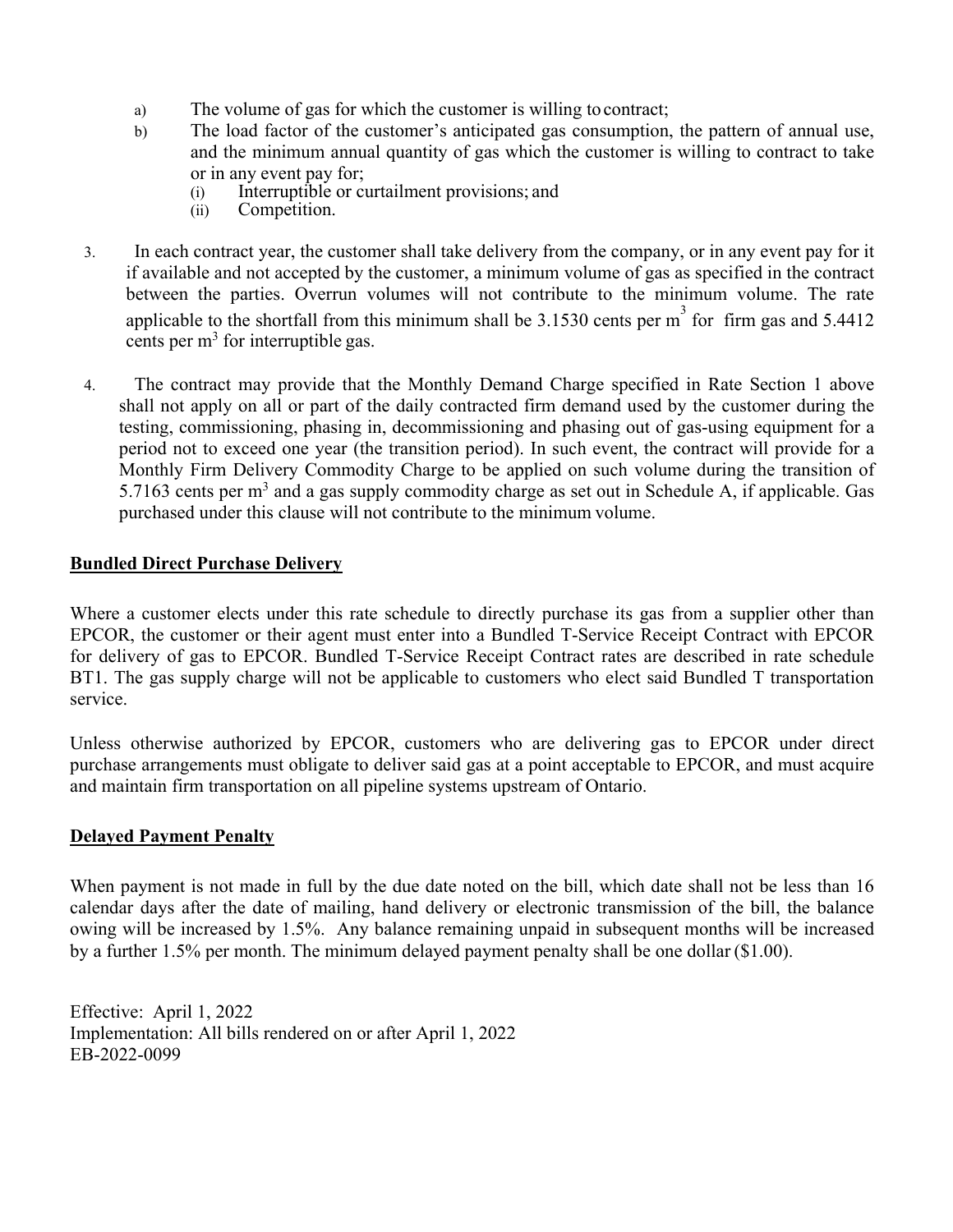#### **RATE 4 - General Service Peaking**

#### **Rate Availability**

The entire service area of the company.

#### **Eligibility**

All customers whose operations, in the judgment of EPCOR NATURAL GAS LIMITED PARTNERSHIP, can readily accept interruption and restoration of gas service with 24 hours' notice.

#### **Rate**

| a)            | For all gas consumed from:<br>Monthly Fixed Charge <sup>(1)</sup>                                                    | April 1 - Dec 31<br>\$21.00                                | Jan 1 - Mar 31<br>\$21.00                                  |
|---------------|----------------------------------------------------------------------------------------------------------------------|------------------------------------------------------------|------------------------------------------------------------|
|               | Rate Rider for REDA recovery (2022)<br>- effective for 12 months ending December 31, 2022                            | \$0.33                                                     | \$0.33                                                     |
| b)            | Delivery Charge<br>First $1,000 \text{ m}^3$ per month<br>All over $1,000 \text{ m}^3$ per month                     | 19.5025 cents per $m3$<br>11.9660 cents per $m3$           | 24.8799 cents per $m3$<br>19.2257 cents per $m3$           |
|               | Rate Rider for PGTVA recovery (2022)<br>- effective for 12 months ending December 31, 2022                           | $0.3195$ cents per m <sup>3</sup>                          | $0.3195$ cents per m <sup>3</sup>                          |
|               | Rate Rider for SICDA recovery (2022)<br>- effective for 12 months ending December 31, 2022                           | $0.0814$ cents per m <sup>3</sup>                          | $0.0814$ cents per m <sup>3</sup>                          |
| $\mathbf{c})$ | Carbon Charges <sup><math>(2)</math></sup><br>Federal Carbon Charge (if applicable)<br><b>Facility Carbon Charge</b> | 9.7900 cents per $m3$<br>$0.0034$ cents per m <sup>3</sup> | 9.7900 cents per $m3$<br>$0.0034$ cents per m <sup>3</sup> |
|               | Rate Rider for FCCVA recovery<br>- effective for 12 months ending March 31, 2023                                     | \$0.03 per month                                           | \$0.03 per month                                           |
|               | Rate Rider for GGEADA recovery<br>- effective for 12 months ending March 31, 2023                                    | \$0.03 per month                                           | \$0.03 per month                                           |

#### d) Gas Supply Charge and System Gas Refund Rate Rider (if applicable) Schedule A

 $\alpha^{(1)}$  Aggregated within Monthly Fixed Charge is the amount of one dollar per month in accordance with Bill 32 and Ontario Regulation 24/19.

(2) The Federal Carbon Charge is only "applicable" to 20% of the natural gas volumes used by eligible greenhouses, reducing their effective Federal Carbon Charge rate.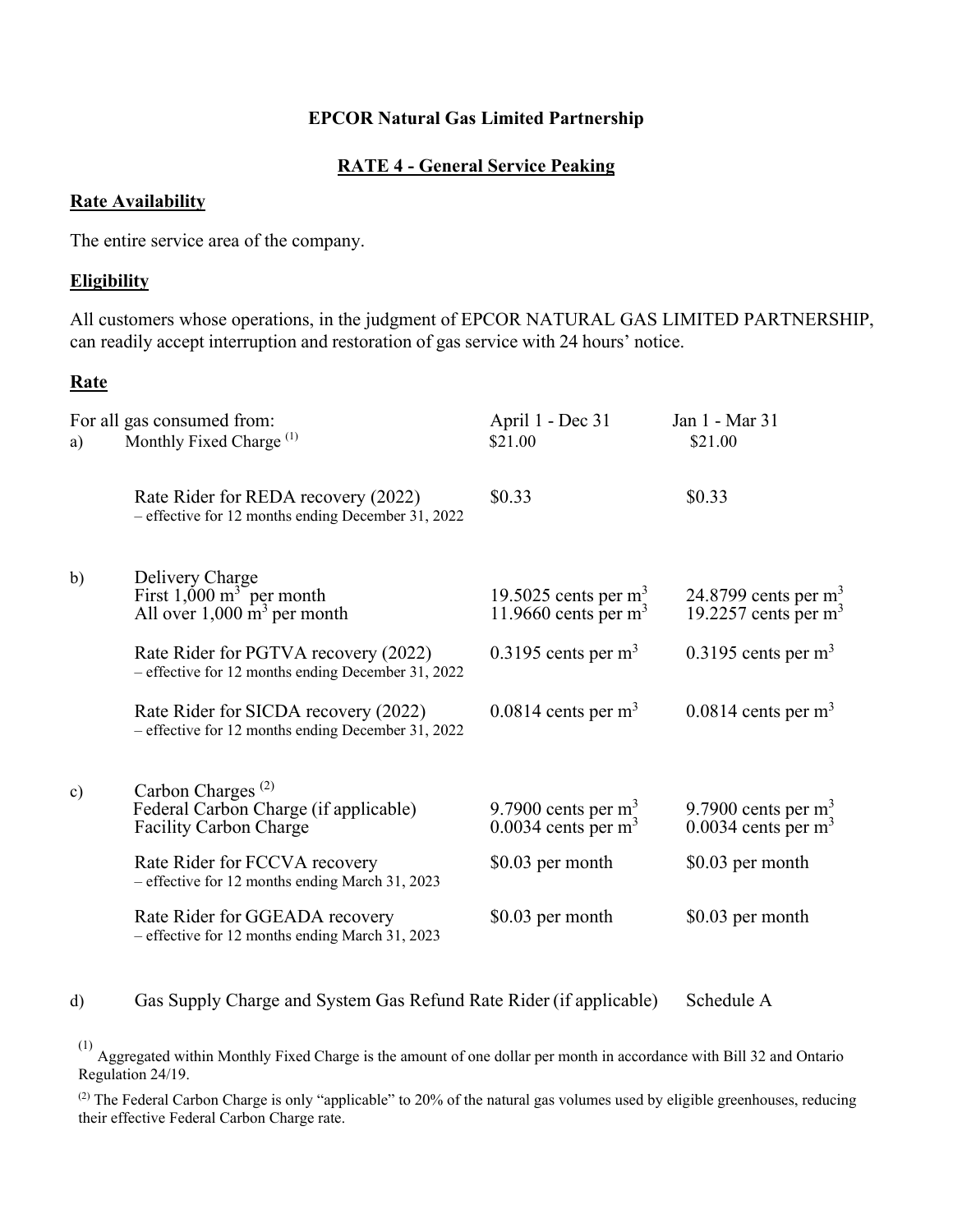### **Meter Readings**

Gas consumption by each customer under this rate schedule shall be determined by monthly meter reading provided that in circumstances beyond the control of the company such as strikes or non-access to a meter, the company may estimate the consumption each month as of the scheduled date of the regular monthly meter reading and render a monthly bill to the customer thereof.

### **Delayed Payment Penalty**

When payment is not made in full by the due date noted on the bill, which date shall not be less than 16 calendar days after the date of mailing, hand delivery or electronic transmission of the bill, the balance owing will be increased by 1.5%. Any balance remaining unpaid in subsequent months will be increased by a further 1.5% per month. The minimum delayed payment penalty shall be one dollar (\$1.00).

#### **Bundled Direct Purchase Delivery**

Where a customer elects under this rate schedule to directly purchase its gas from a supplier other than EPCOR, the customer or their agent must enter into a Bundled T-Service Receipt Contract with EPCOR for delivery of gas to EPCOR. Bundled T-Service Receipt Contract rates are described in rate schedule BT1. The gas supply charge will not be applicable to customers who elect said Bundled T transportation service.

Unless otherwise authorized by EPCOR, customers who are delivering gas to EPCOR under direct purchase arrangements must obligate to deliver said gas at a point acceptable to EPCOR, and must acquire and maintain firm transportation on all pipeline systems upstream of Ontario.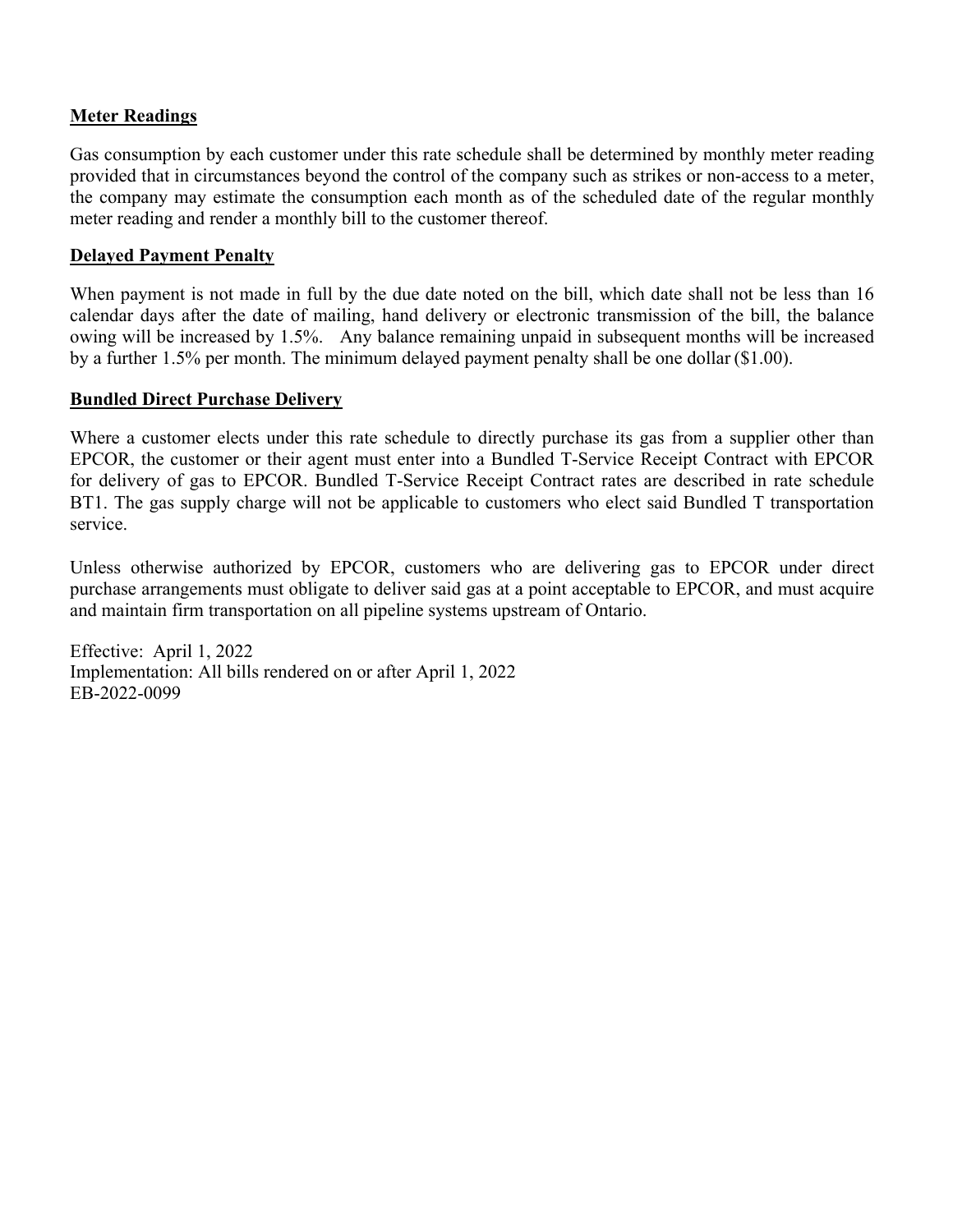#### **RATE 5 - Interruptible Peaking Contract Rate**

#### **Rate Availability**

The entire service area of the company.

#### **Eligibility**

A customer who enters into a contract with the company for the purchase or transportation of gas:

- a) for a minimum term of one year;<br>b) that specifies a daily contracted d
- b) that specifies a daily contracted demand for interruptible service of at least 700  $m^3$ ; and
- c) a qualifying annual volume of at least  $50,000 \text{ m}^3$ .

#### **Rate**

| Ι. |  |  |  |  | Bills will be rendered monthly and shall be the total of: |
|----|--|--|--|--|-----------------------------------------------------------|
|----|--|--|--|--|-----------------------------------------------------------|

| a) | Monthly Fixed Charge <sup>(1)</sup>                                                         | \$191.00 |
|----|---------------------------------------------------------------------------------------------|----------|
|    | Rate Rider for REDA recovery (2022)<br>$-$ effective for 12 months ending December 31, 2022 | \$0.33   |

b) A Monthly Delivery Charge:

A Monthly Delivery Charge for all interruptible volumes to be negotiated between the company and the customer not to exceed 9.7053 cents per  $m<sup>3</sup>$  and not to be less than 6.2641 per  $\mathbf{m}^3$ .

|    | Rate Rider for PGTVA recovery (2022)<br>- effective for 12 months ending December 31, 2022       | $0.3195$ cents per m <sup>3</sup>           |
|----|--------------------------------------------------------------------------------------------------|---------------------------------------------|
|    | Rate Rider for SICDA recovery (2022)<br>- effective for 12 months ending December 31, 2022       | $0.0238$ cents per m <sup>3</sup>           |
| c) | Carbon Charges <sup>(2)</sup><br>Federal Carbon Charge (if applicable)<br>Facility Carbon Charge | 9.7900 cents per $m3$ 0.0034 cents per $m3$ |
|    | Rate Rider for FCCVA recovery (if applicable)<br>- effective for 12 months ending March 31, 2023 | \$0.03 per month                            |
|    | Rate Rider for GGEADA recovery<br>- effective for 12 months ending March 31, 2023                | \$0.03 per month                            |

 $(1)$  Aggregated within Monthly Fixed Charge is the amount of one dollar per month in accordance with Bill 32 and Ontario Regulation 24/19.

 $^{(2)}$  The Federal Carbon Charge is only "applicable" to 20% of the natural gas volumes used by eligible greenhouses, reducing their effective Federal Carbon Charge rate.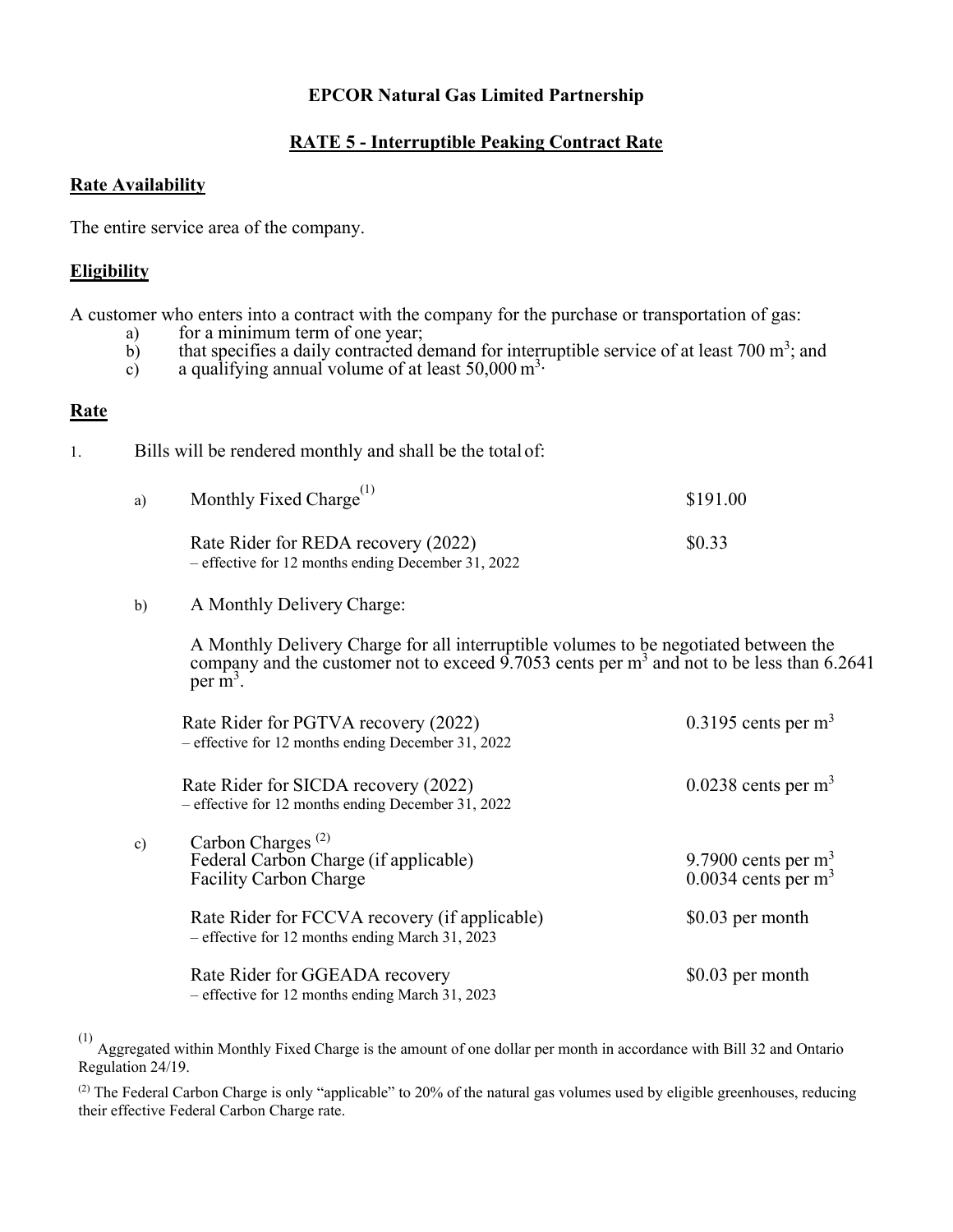- d) Gas Supply Charge and System Gas Refund Rate Rider (if applicable) Schedule A
- e) Overrun Gas Charge:

Overrun gas is available without penalty provided that it is authorized by the company in advance. The company will not unreasonably withhold authorization.

If, on any day, the customer should take, without the company's approval in advance, a volume of gas in excess of the maximum quantity of gas which the company is obligated to deliver to the customer on such day, or if, on any day, the customer fails to comply with any curtailment notice reducing the customer's take of gas, then

- (i) the volume of gas taken in excess of the company's maximum delivery obligation for such day, or
- (ii) the volume of gas taken in the period on such day covered by such curtailment notice (as determined by the company in accordance with its usual practice) in excess of the volume of gas authorized to be taken in such period by such curtailment notice,

as the case may be, shall constitute unauthorized overrun volume.

Any unauthorized overrun gas taken in any month shall be paid for at the Rate 1 Delivery Charge in effect at the time the overrun occurs plus any applicable Gas Supply Charge.

For any unauthorized overrun gas taken, the customer shall, in addition, indemnify the company in respect of any penalties or additional costs imposed on the company by the company's suppliers, any additional gas cost incurred or any sales margins lost as a consequence of the customer taking the unauthorized overrun volume.

- 2. In negotiating the Monthly Interruptible Commodity Charge referred to in 1(c) above, the matters to be considered include:
	- a) The volume of gas for which the customer is willing to contract;
	- b) The load factor of the customer's anticipated gas consumption and the pattern of annual use and the minimum annual quantity of gas which the customer is willing to contract to take or in any event pay for;
	- c) Interruptible or curtailment provisions; and
	- d) Competition.
- 3. In each contract year, the customer shall take delivery from the company, or in any event pay for it if available and not accepted by the customer, a minimum volume of gas of  $50,000 \text{ m}^3$ . Overrun volumes will not contribute to the minimum volume. The rate applicable to the shortfall from this annual minimum shall be  $8.1474$  cents per m<sup>3</sup> for interruptible gas.

#### **Bundled Direct Purchase Delivery**

Where a customer elects under this rate schedule to directly purchase its gas from a supplier other than EPCOR, the customer or their agent must enter into a Bundled T-Service Receipt Contract with EPCOR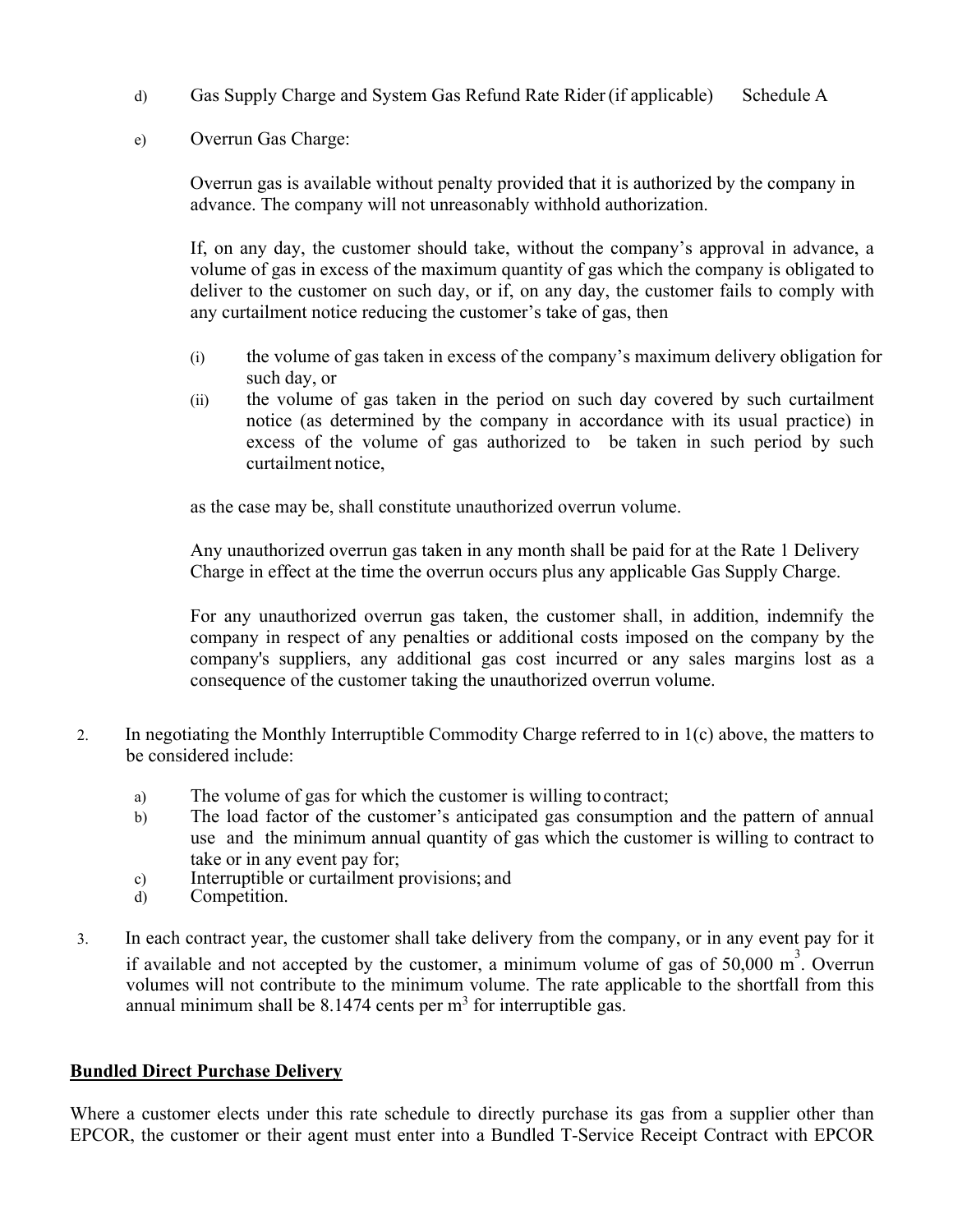for delivery of gas to EPCOR. Bundled T-Service Receipt Contract rates are described in rate schedule BT1. The gas supply charge will not be applicable to customers who elect said Bundled T transportation service.

Unless otherwise authorized by EPCOR, customers who are delivering gas to EPCOR under direct purchase arrangements must obligate to deliver said gas at a point acceptable to EPCOR, and must acquire and maintain firm transportation on all pipeline systems upstream of Ontario.

#### **Delayed Payment Penalty**

When payment is not made in full by the due date noted on the bill, which date shall not be less than 16 calendar days after the date of mailing, hand delivery or electronic transmission of the bill, the balance owing will be increased by 1.5%. Any balance remaining unpaid in subsequent months will be increased by a further 1.5% per month. The minimum delayed payment penalty shall be one dollar (\$1.00).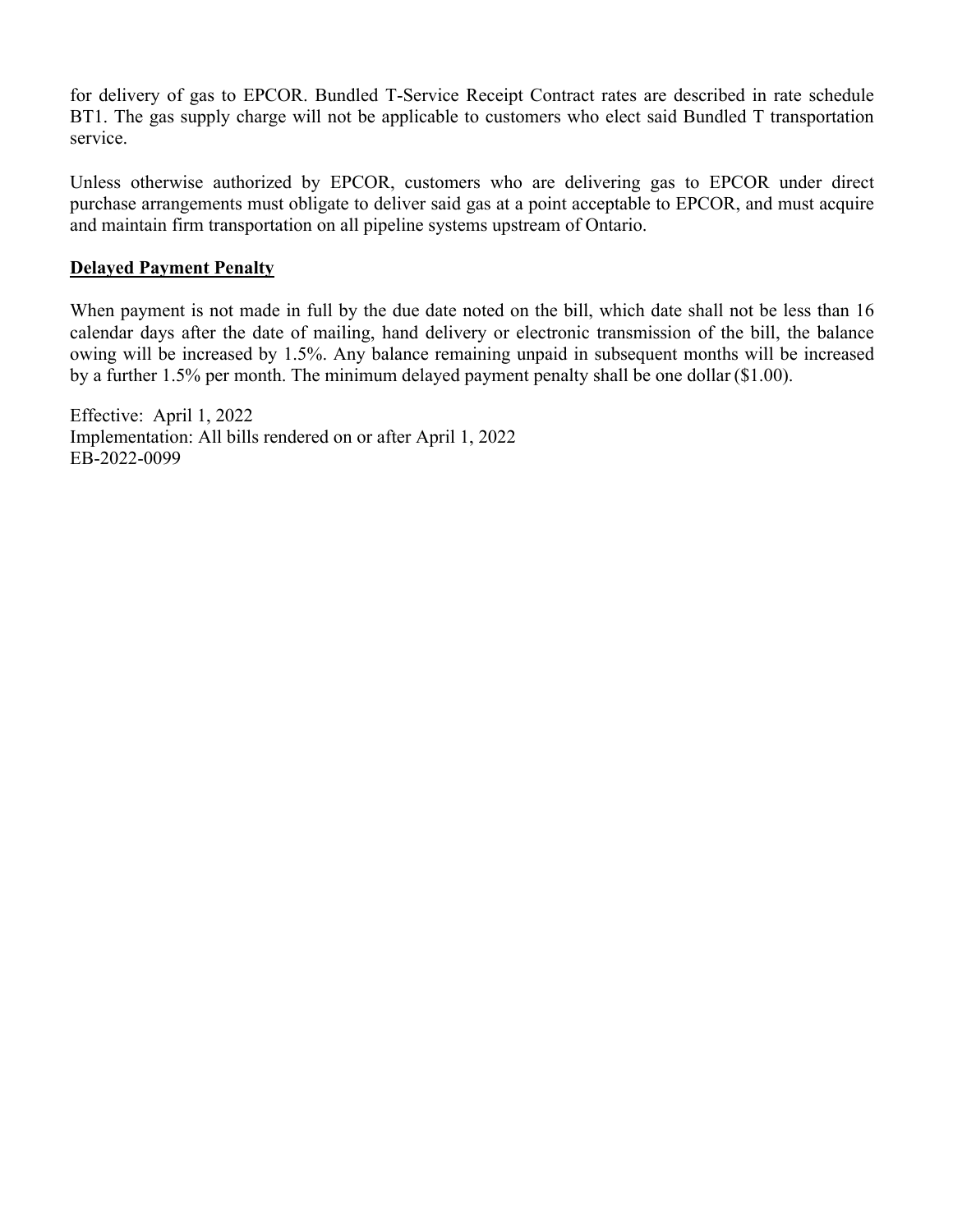# **RATE 6 – Integrated Grain Processors Co-Operative Aylmer Ethanol Production Facility**

### **Rate Availability**

Rate 6 is available to the Integrated Grain Processors Co-Operative, Aylmer Ethanol Production Facility only.

### **Eligibility**

Integrated Grain Processors Co-Operative's ("IGPC") ethanol production facility located in the Town of Aylmer

# **Rate**

| 1. |              | Bills will be rendered monthly and shall be the total of:                                 |             |                                   |  |  |
|----|--------------|-------------------------------------------------------------------------------------------|-------------|-----------------------------------|--|--|
|    | a)           | Fixed Monthly Charge <sup><math>(1)</math></sup> for firm services                        | \$64,140.69 |                                   |  |  |
|    |              | Rate Rider for REDA recovery (2022)<br>- effective for 12 months ending December 31, 2022 | \$0.27      |                                   |  |  |
|    | $\mathbf{b}$ | Carbon Charges<br>- Facility Carbon Charge                                                |             | $0.0034$ cents per m <sup>3</sup> |  |  |
|    | c)           | Gas Supply Charge and System Gas Refund Rate Rider (if applicable)                        |             | Schedule A                        |  |  |

Aggregated within Monthly Fixed Charge is the amount of one dollar per month in accordance with Bill 32 and Ontario Regulation 24/19.

### **Purchased Gas Transportation Charges**

In addition to the Rates and Charges outlined above, IGPC is responsible for all costs, charges and fees incurred by EPCOR related to gas supplied by Enbridge Gas Inc. to EPCOR's system for IGPC. All actual charges billed to ENGLP by Enbridge Gas Inc. under former Union Gas contract ID SA008936 and SA008937, as amended or replaced from time to time, shall be billed to IGPC by EPCOR when and as billed to EPCOR by Enbridge Gas Inc.

### **Bundled Direct Purchase Delivery**

Where IGPC elects under this rate schedule to directly purchase its gas from a supplier other than EPCOR, IGPC or its agent must enter into a Bundled T-Service Receipt Contract with EPCOR for delivery of gas to EPCOR. Bundled T-Service Receipt Contract rates are described in rate schedule BT1. The gas supply charge will not be applicable to IGPC if it elects said Bundled T transportation service.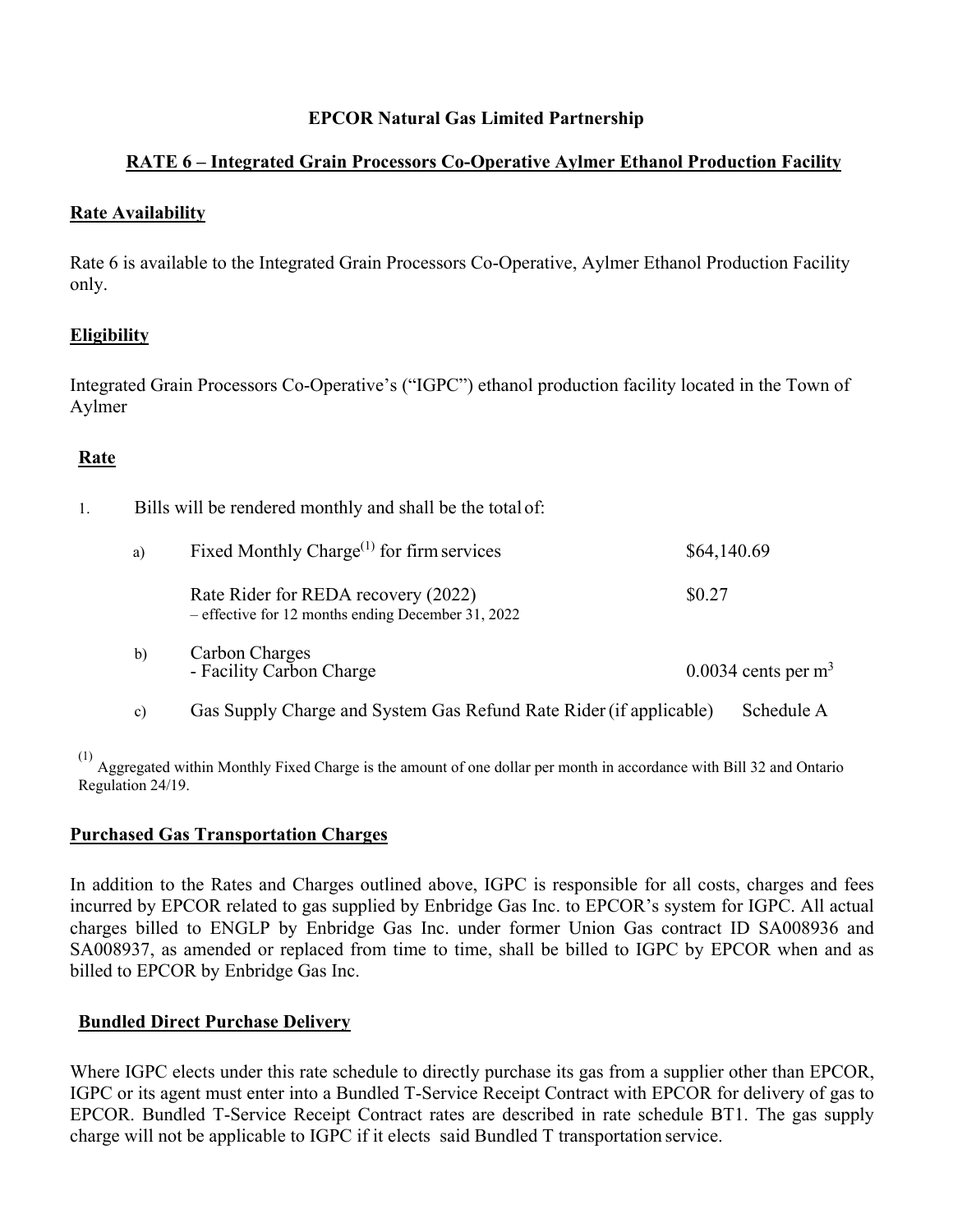Unless otherwise authorized by EPCOR, IGPC, when delivering gas to EPCOR under direct purchase arrangements, must obligate to deliver said gas at a point acceptable to EPCOR, and must acquire and maintain firm transportation on all pipeline systems upstream of Ontario.

#### **Delayed Payment Penalty**

When payment is not made in full by the due date noted on the bill, which date shall not be less than 16 calendar days after the date of mailing, hand delivery or electronic transmission of the bill, the balance owing will be increased by 1.5%. Any balance remaining unpaid in subsequent months will be increased by a further 1.5% per month. The minimum delayed payment penalty shall be one dollar (\$1.00).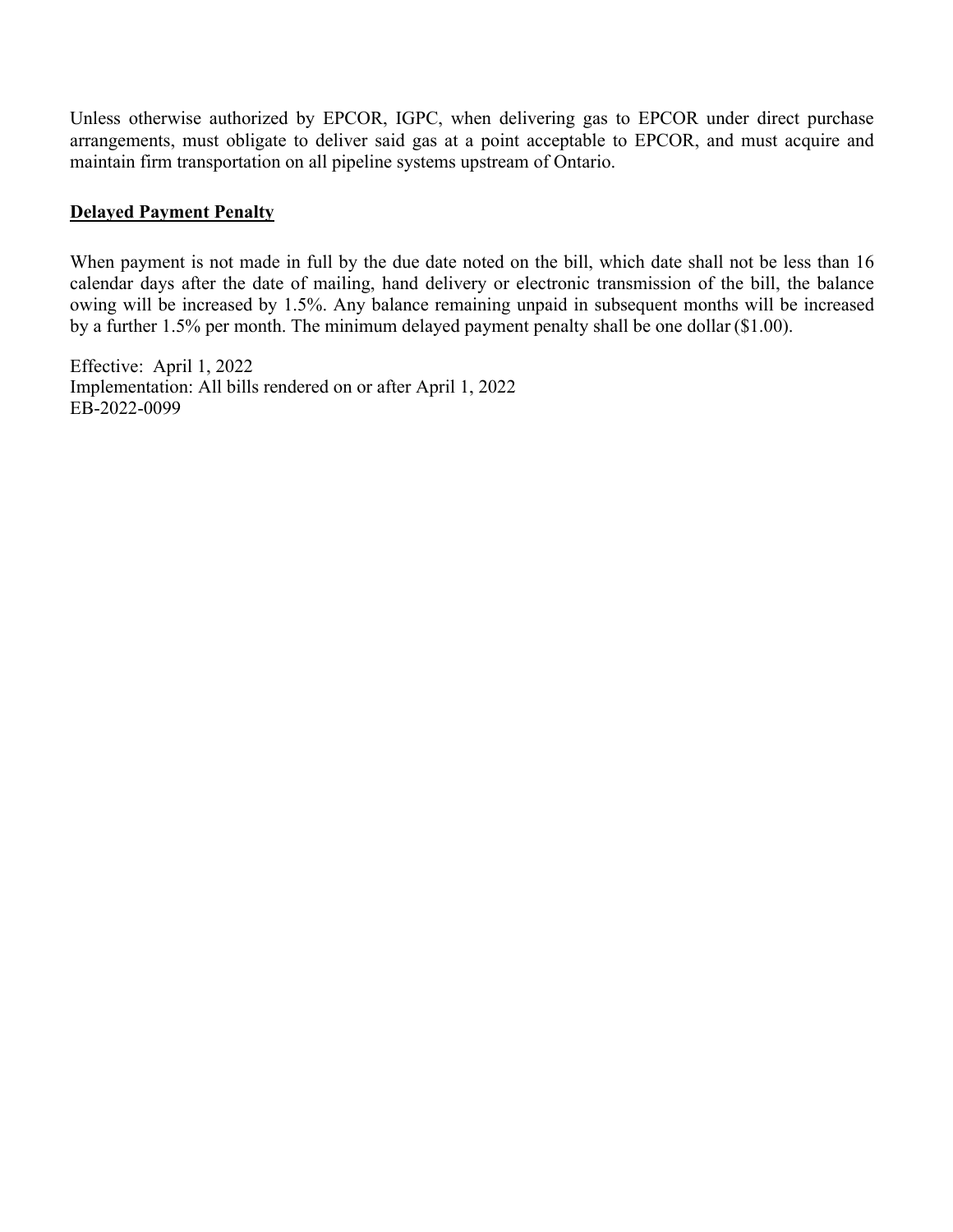# **SCHEDULE A – Gas Supply Charges**

#### **Rate Availability**

The entire service area of the company.

#### **Eligibility**

All customers served under Rates 1, 2, 3, 4, 5 and 6.

### **Rate**

The Gas Supply Charge applicable to all sales customers shall be made up of the following charges:

PGCVA Reference Price (EB-2022-0099) 19.9018 cents per m<sup>3</sup> GPRA Recovery Rate  $(EB-2022-0099)$   $(1.1391)$  cents per m<sup>3</sup> System Gas Fee  $\qquad$  (EB-2018-0336)  $0.0435$  cents per m<sup>3</sup> Total Gas Supply Charge 18.8062 cents per m<sup>3</sup>

#### **Note:**

PGCVA means Purchased Gas Commodity Variance Account GPRA means Gas Purchase Rebalancing Account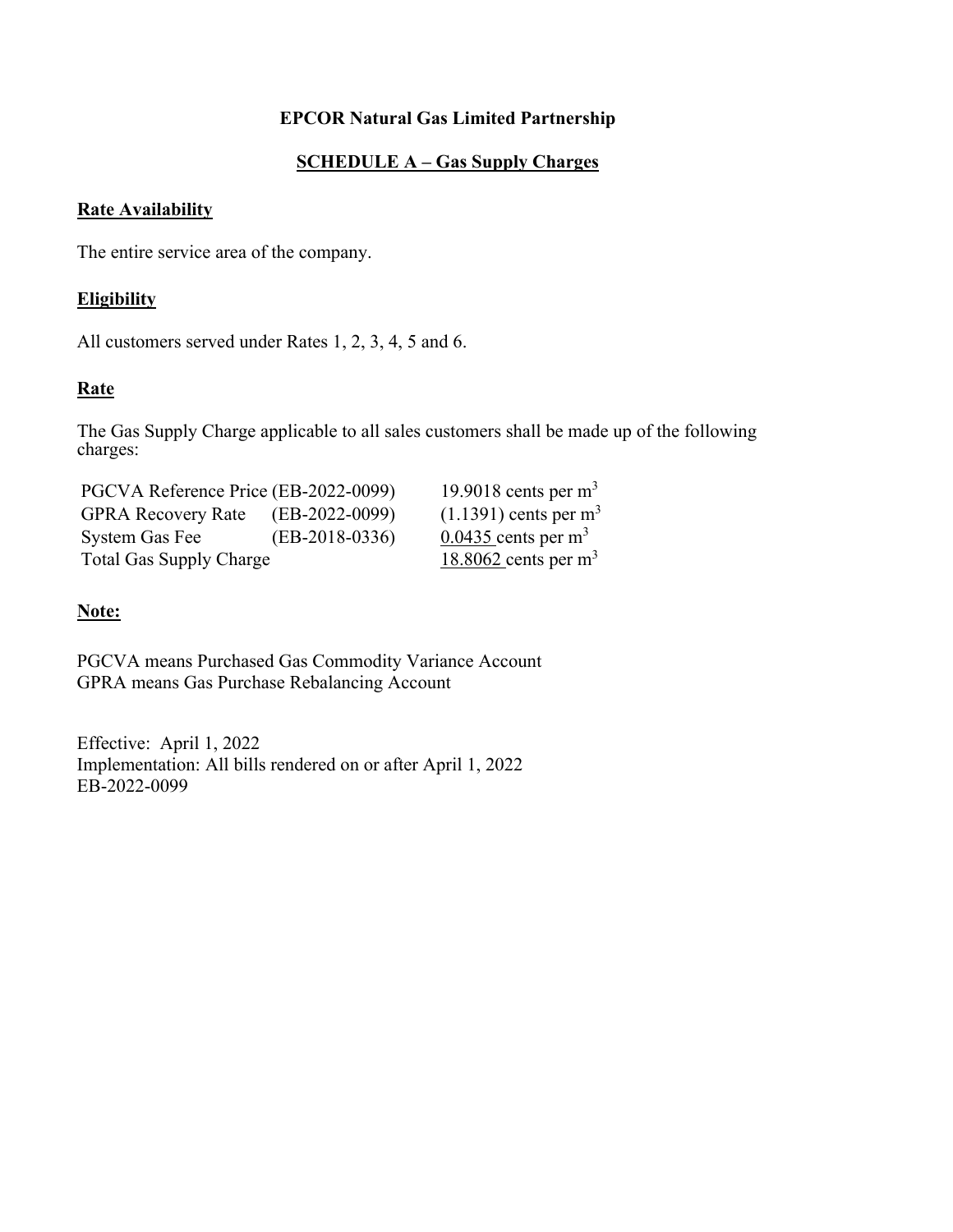# **RATE BT1 – Bundled Direct Purchase Contract Rate**

#### **Rate Availability**

Rate BT1 is available to all customers or their agent who enter into a Receipt Contract for delivery of gas to EPCOR. The availability of this option is subject to EPCOR obtaining a satisfactory agreement or arrangement with Enbridge Gas Inc. and EPCOR's gas supplier for direct purchase volume and DCQ offsets.

### **Eligibility**

All customers electing to purchase gas directly from a supplier other than EPCOR must enter into a Bundled T- Service Receipt Contract with EPCOR either directly or through their agent, for delivery of gas to EPCOR at a mutually acceptable delivery point.

### **Rate**

For gas delivered to EPCOR at any point other than the Ontario Point of Delivery, EPCOR will charge a customer or their agent all approved tolls and charges incurred by EPCOR to transport the gas to the Ontario Point of Delivery.

#### **Note:**

Ontario Point of Delivery means Dawn or Parkway on the Enbridge Gas Inc. (Union South) System as agreed to by EPCOR and EPCOR's customer or their agent.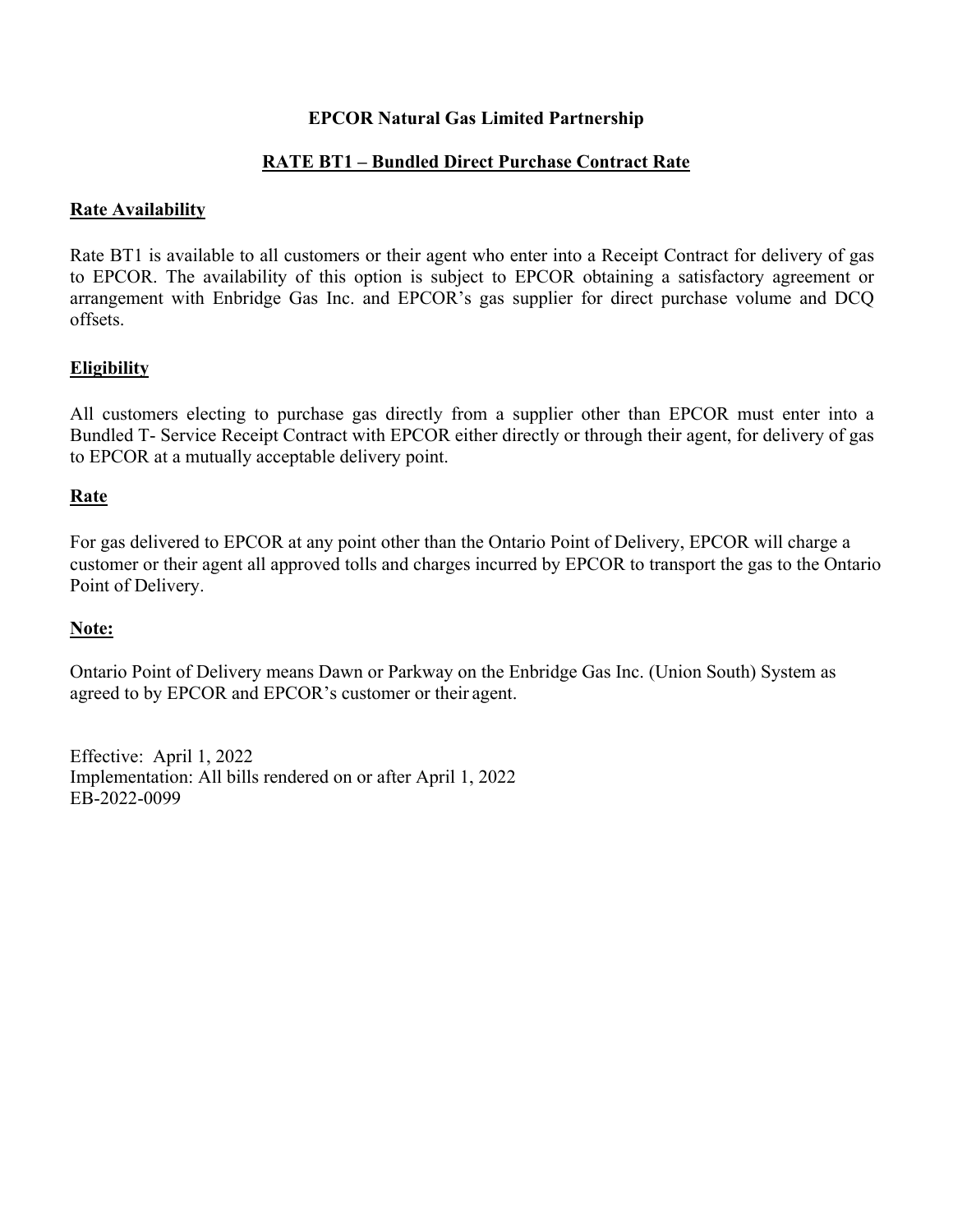### **Transmission Service**

#### **Availability**

Transmission Service charges shall be applied to all natural gas producers that sell gas into Enbridge Gas' Union South system via ENGLP's distribution system.

#### **Eligibility**

All natural gas producers, transporting gas through ENGLP's system for sale into Enbridge Gas' Union South system shall be charged the Transmission Service Rate and associated Administrative Charge. Rates and Charges will be applied only in those months that a natural gas producer delivers gas to a delivery point on ENGLP's system for sale into Enbridge Gas' Union South system.

#### **Rate**

| Administrative Charge            | $$250/m$ onth |
|----------------------------------|---------------|
| <b>Transmission Service Rate</b> | \$0.95/mcf    |